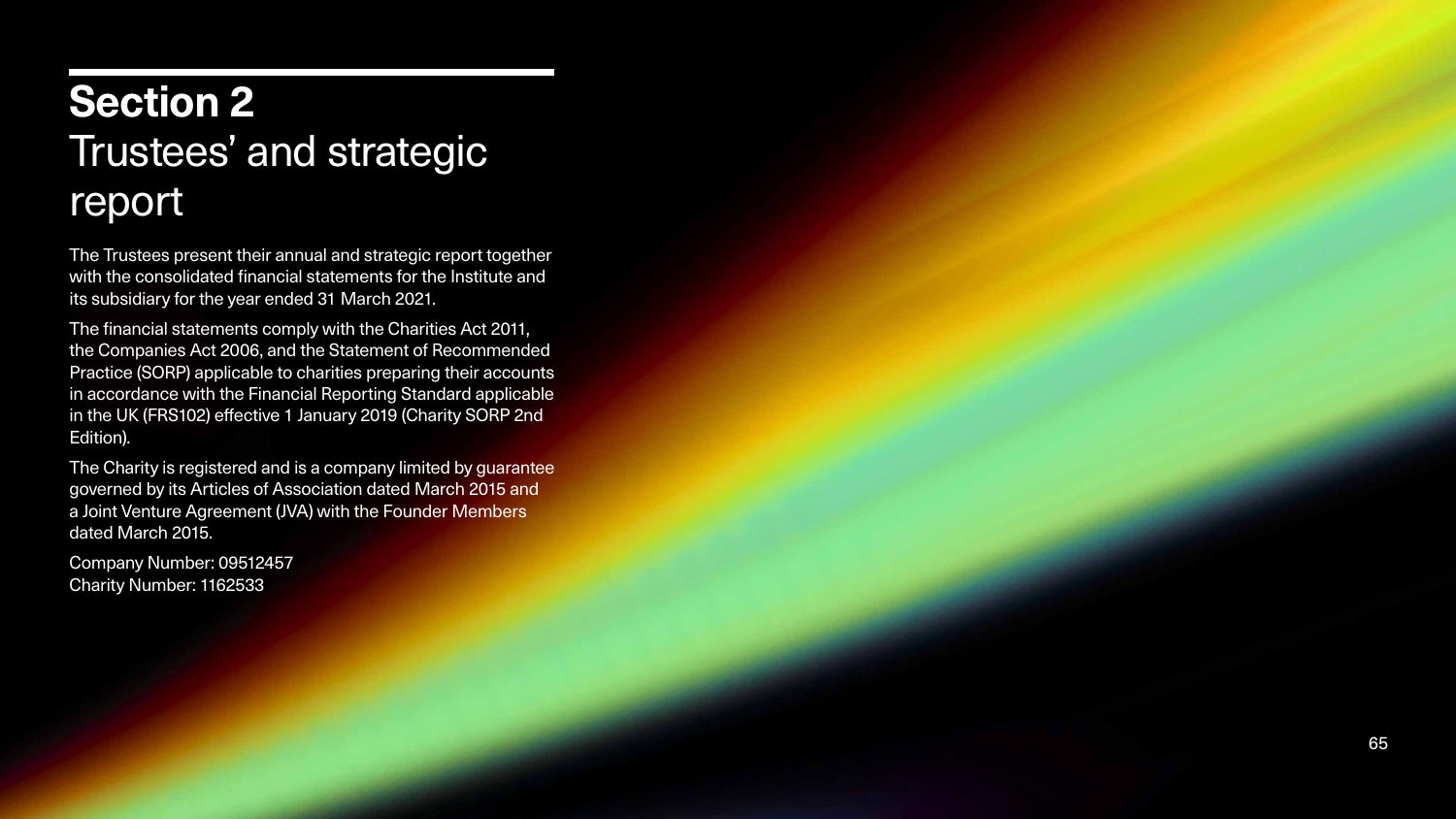#### **Directors/Trustees**

The Directors of the charitable company (the "Charity"), as registered at Companies House, are its Trustees for the purposes of charitable law and throughout this report are collectively referred to as the Trustees. The Trustees serving during the year and since the year end were as follows:

#### **Howard Covington**

**Chair** 

**Nicola Blackwood-Bate** Appointed 1 August 2020

**Frank Kelly**

**Richard Kenway**

**Kerry Kirwan** Appointed 28 April 2020

**Vanessa Lawrence CB** Appointed 1 August 2020

### **Thomas Melham**

**Carina Namih** Appointed 1 August 2020

**Hitesh Thakrar** Appointed 1 August 2020

**Neil Viner**

**Patrick Wolfe**

**Key management** as at 31 March 2021

#### **Executive Team**

**Adrian Smith** Institute Director and Chief Executive

**Jonathan Atkins** Chief Operating Officer

**Christine Foster** Chief Collaboration Officer

#### **Senior Management Team**

**Donna Brown** Director of Academic Engagement

**Ian Carter** Director of IT and Information Security

**Allaine Cerwonka** Director of International and Associate Director of ASG

**Vanessa Forster** General Counsel and Company Secretary

**Nicolas Guernion** Director of Partnerships

**Catherine Lawrence** Director of Programme Management

**Sophie McIvor** Director of Communications and Engagement

**Martin O'Reilly** Director of Research Engineering

**Clare Randall** Director of People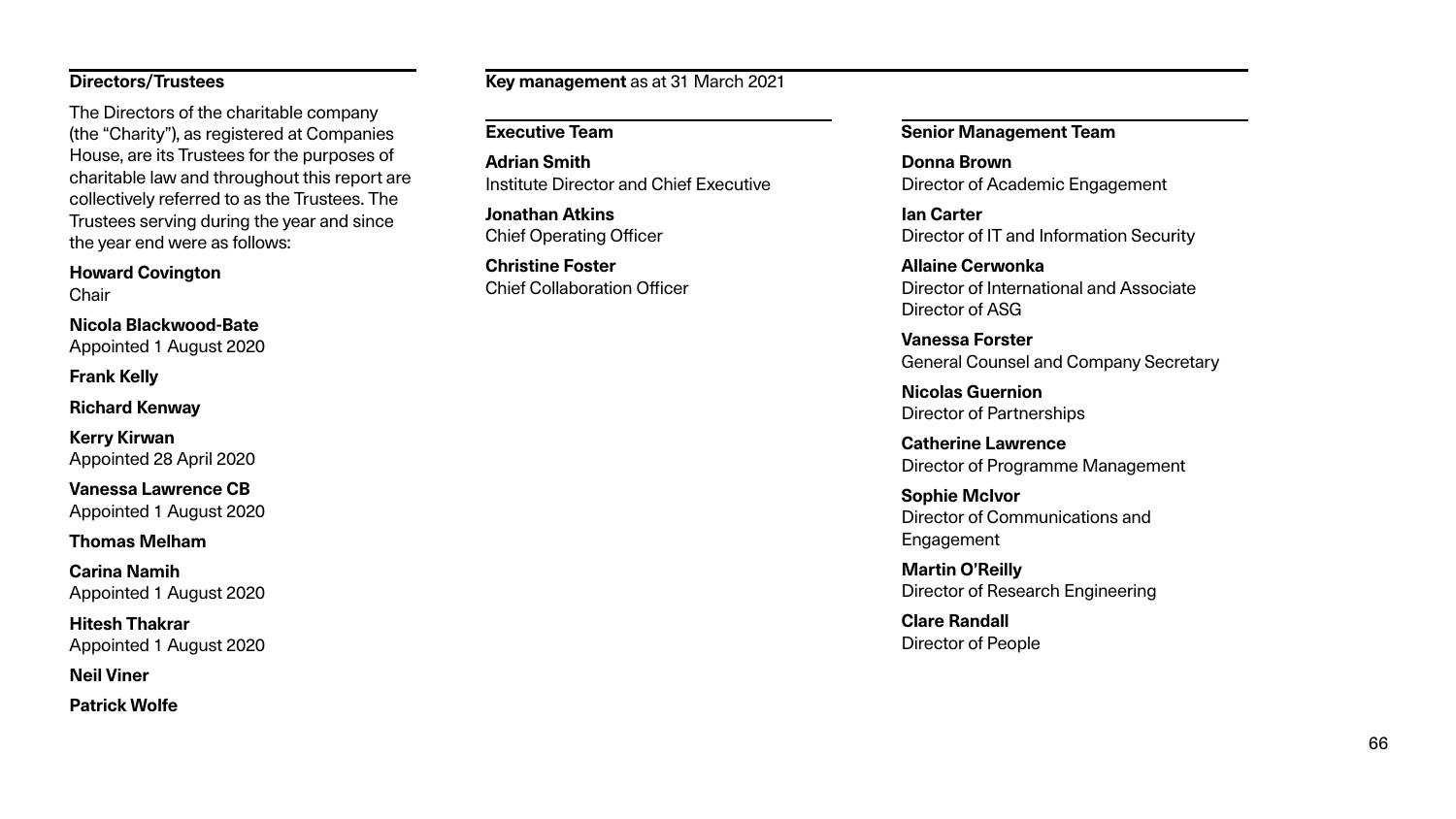**Programme Directors** as at 31 March 2021

**Mark Birkin** Urban Analytics

**Mark Briers** Defence and Security

**Mark Girolami** Data-Centric Engineering

**Chris Holmes** Health and Medical Sciences

**Anthony Lee** Data Science at Scale

**Helen Margetts** Public Policy

**Jonathan Rowe**  Data Science for Science and Humanities

**Lukasz Szpruch** Finance and Economics

**Adrian Weller** Artificial Intelligence

**Alan Wilson** Special Projects

#### **Registered Office**

The British Library 96 Euston Road London, NW1 2DB

#### **Auditors**

Moore Kingston Smith LLP Chartered Accountants Devonshire House 60 Goswell Road London, EC1M 7AD

### **Bankers**

Barclays Bank UK PLC Leicester Leicestershire, LE87 2BB

#### **Solicitors**

Bates Wells Braithwaite 10 Queen Street Place London, EC4R 1BE

Mills & Reeve 100 Hills Road Cambridge, CB2 1PH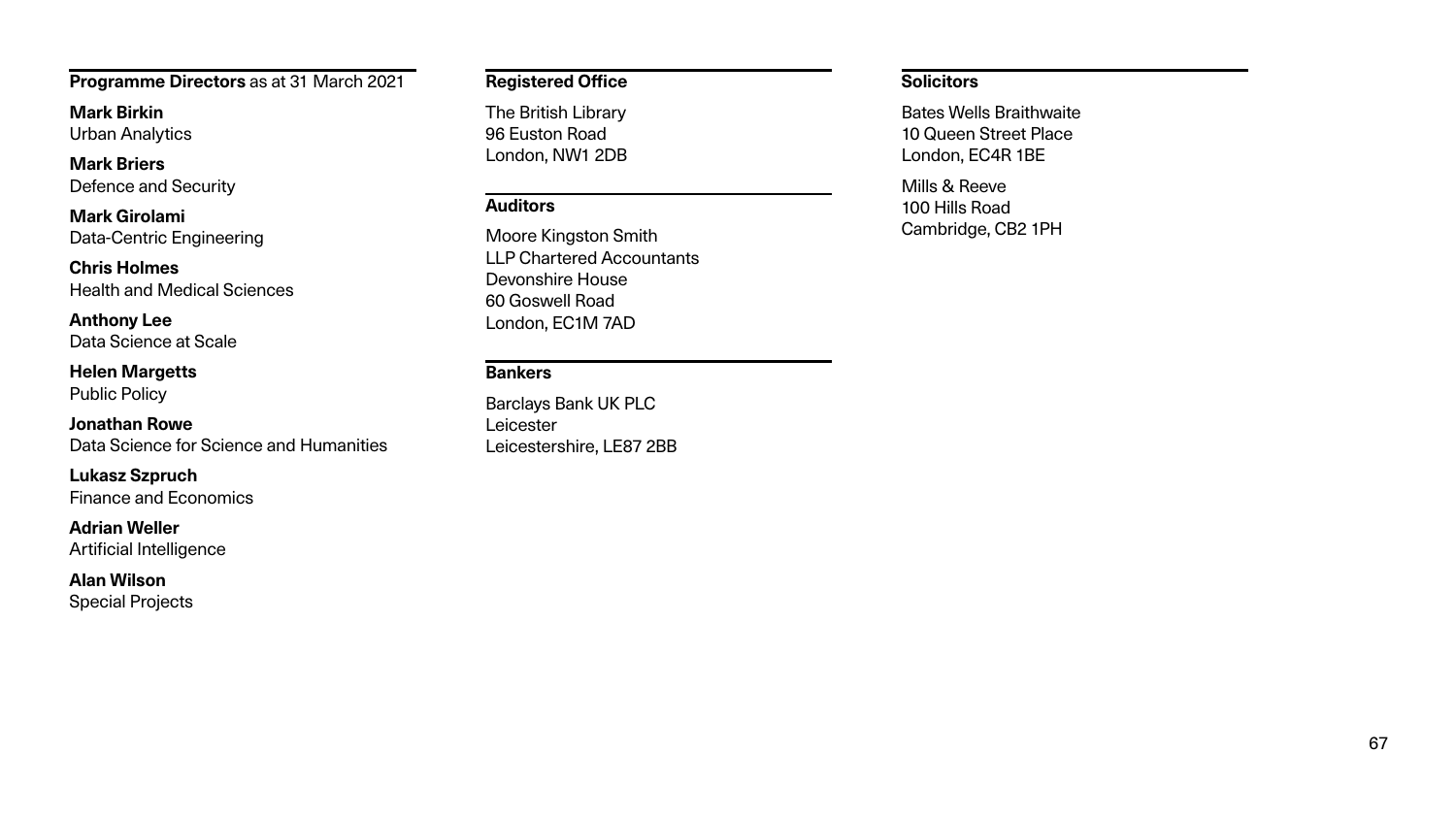# **Structure, governance and management**

#### **Purpose of the Institute and main activities**

As the UK's national institute for data science and artificial intelligence, the charitable objects of the Institute, as set out in its Articles of Association, is the furtherance of education for the public benefit, particularly through research, knowledge exchange and public engagement in the fields of data sciences. In 2017, as a result of a government recommendation, the Institute added artificial intelligence to its remit. The Institute has the power to do anything that furthers its charitable objects. In particular, the Institute's ambitions are to:

- Produce world-class research in the foundations of data science and artificial intelligence.
- Have a transformative impact on the way that data and algorithms are used in the economy, in government and in society.
- Educate and train data scientists.

The Trustees confirm that they have paid due regard to the Public Benefit Guidance published by the Charity Commission, including the guidance "Public benefit: running a charity (PB2)", in undertaking their activities.

### **Our legal structure**

The Alan Turing Institute was founded in March 2015 as a registered Charity (1162533) and a company limited by guarantee (09512457). The Institute is governed by its Articles of Association that were adopted on incorporation on 26 March 2015 and a Joint Venture Agreement with the Founder Members signed on 31 March 2015 (together the "**Constitutional documents**"). The Constitutional documents set out the governance of the Institute as the responsibility of the Board of Trustees with some reserved matters to the Founder Members.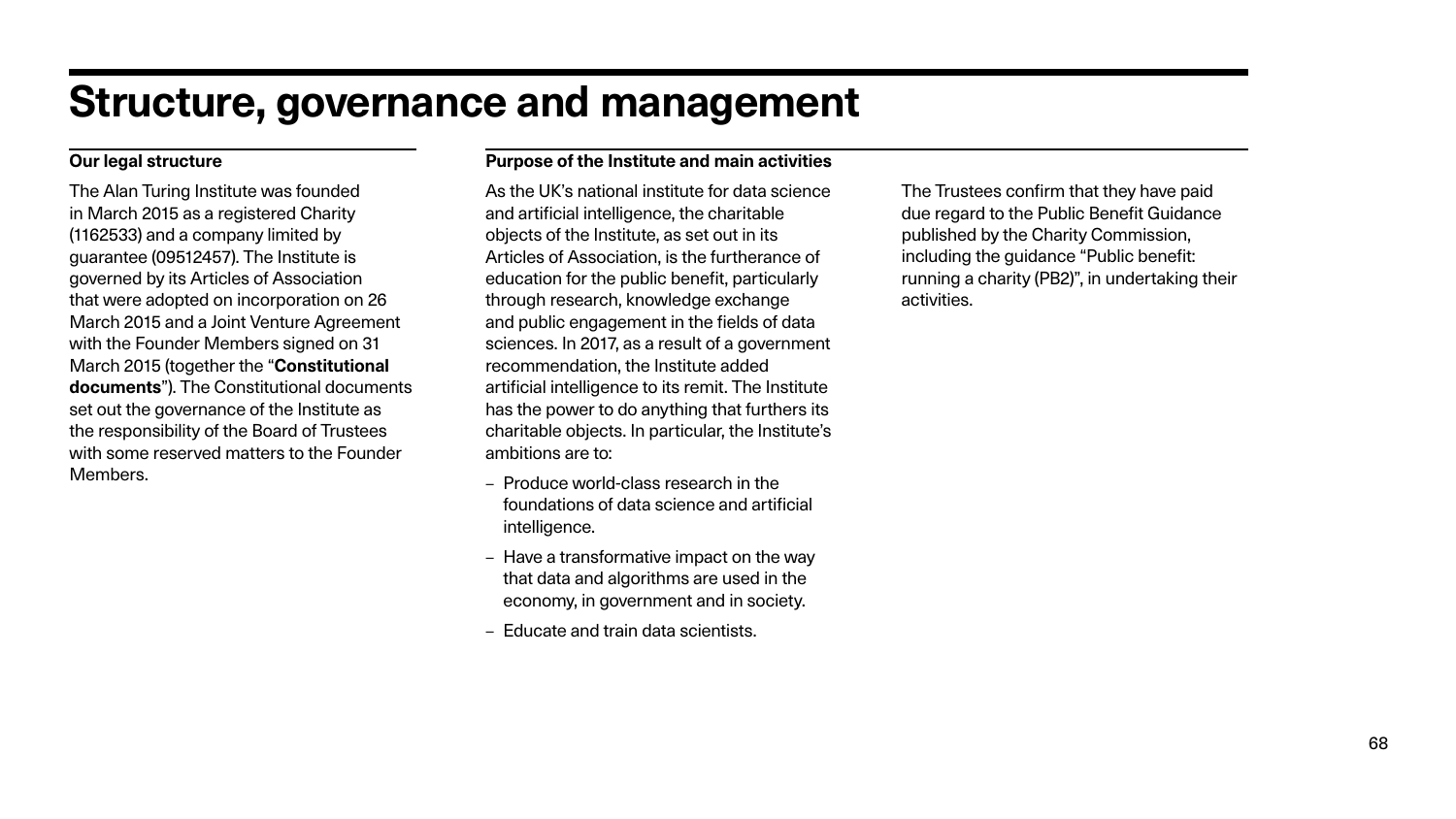#### **Related parties**

The Institute's Founder Members are the Engineering and Physical Sciences Research Council (EPSRC) and the Universities of Cambridge, Edinburgh, Oxford, Warwick and University College London (UCL). The Founder Members have entered into a Joint Venture Agreement which establishes, along with the Articles, the basis on which the Institute operates.

On 1 April 2018, the Institute entered into 5-year partnership arrangements with eight additional universities: Birmingham, Bristol, Exeter, Leeds, Manchester, Newcastle, Queen Mary University of London, and Southampton.

The Institute has a wholly owned subsidiary, Turing Innovations Limited (company registration number 10015591). Turing Innovations Limited has a minority shareholding in Quaisr Limited, a private limited company (company registration number 12704209).

With effect from 1 April 2020, the Francis Crick Institute is deemed to be a related party. This is due to the shared associations of Hitesh Thakrar (Trustee) and Stephane Maikovsky (independent member of the Audit and Risk Committee).

#### **Board composition and responsibilities**

The Institute is governed by its Board of 11 Trustees, six of whom have been appointed by the six Founder Members and five of whom are independently appointed Trustees. The Board of Trustees has been established in accordance with the terms of the Joint Venture Agreement. The Board composition is determined as follows:

- Each Founder Member may appoint one Trustee.
- Founder Members may, by a unanimous decision, select and appoint an Independent Trustee who acts as Chair of the Board. Founder Members may also, from time to time, remove and replace such Independent Trustee by a unanimous decision.
- The appointed Trustees may appoint further Independent Trustees such that, so far as possible, the total number of Trustees on the Board at any particular time will be an odd number.
- The Trustees appointed by the Founder Members must always form a majority of the Board and may from time to time remove and replace Independent Trustees.

#### **Organisational management and responsibilities of the Board**

The Institute's Board of Trustees is responsible for setting the aims and strategic direction of the Institute, approving key policies, monitoring risks, approving the annual budget and expenditure targets, and monitoring actual and forecast financial results.

Trustees meet formally as a Board with the Executive Team, Senior Management Team, and relevant Programme Directors up to five times a year. In addition, Trustees normally attend at least two away days and undertake further meetings as and when needed. The Executive Team, Senior Management Team and relevant Programme Directors provide Trustees with regular reports on the Institute's financial position, current activity, organisational news, and significant issues affecting the Institute.

The Executive Team, led by the Institute Director and supported by the Senior Management Team and the Programme Directors, is responsible for the day-to-day management of the Institute's operations and activities. The Institute Director is responsible for appointing members of the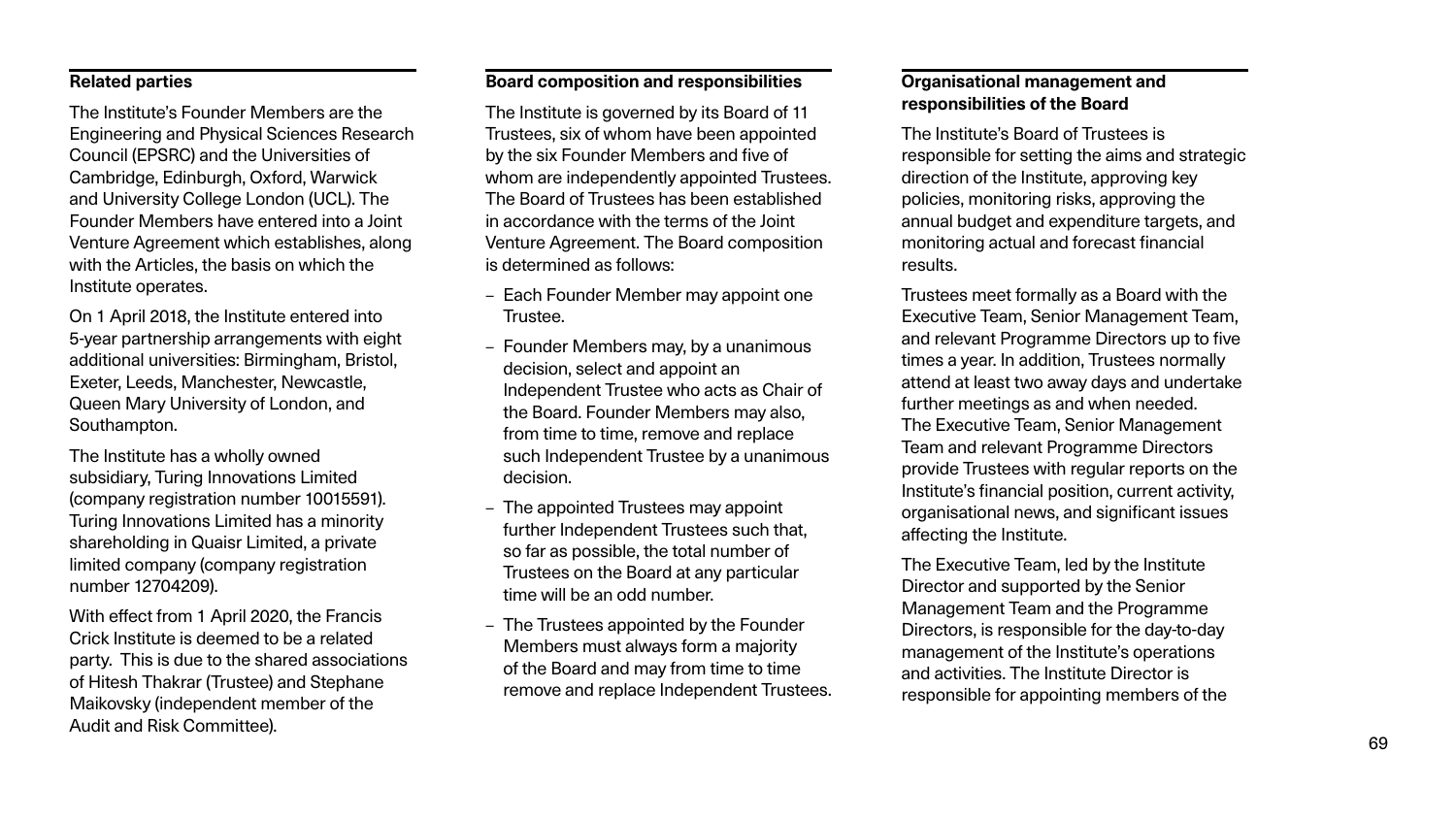### **Organisational management and responsibilities of the Board (cont.)**

Executive Team. The Executive Team, Senior Management Team and the Programme Directors are also responsible for implementing strategy and corporate policies and reporting on performance to the Board.

# **Committees of the Board**

The Board is supported by three formal Committees. Each Committee has processes in place for managing any conflicts of interest that may arise.

#### **Audit and Risk Committee**

**Neil Viner Chair** 

This Committee is responsible for audit, finance and risk management as well as reviewing the effectiveness of the Institute's internal control framework and riskmanagement process and compliance with reporting requirements and reports to the main Board on the same. It monitors the work of the external auditors and receives and reviews audit reports. It monitors the full external audit process and resulting financial statements, including overseeing the terms of appointment of the external auditors.

**Howard Covington Chair** 

# **Membership**

**Hitesh Thakrar** Appointed 11 November 2020

## **Patrick Wolfe**

**Stephane Maikovsky** Independent member/non-Trustee

# **Nomination Committee**

This Committee is responsible for all aspects of the appointment of new non-Founder Member Trustees to the Board of Trustees. It also has responsibility for monitoring boardroom diversity and recommending appointments within the Audit and Risk Committee and the Remuneration, EDI and People Committee in consultation with the chairs of those committees.

## **Membership**

**Nicola Blackwood-Bate** Appointed 26 January 2021

### **Richard Kenway**

**Vanessa Lawrence CB** Appointed 26 January 2021

# **Thomas Melham**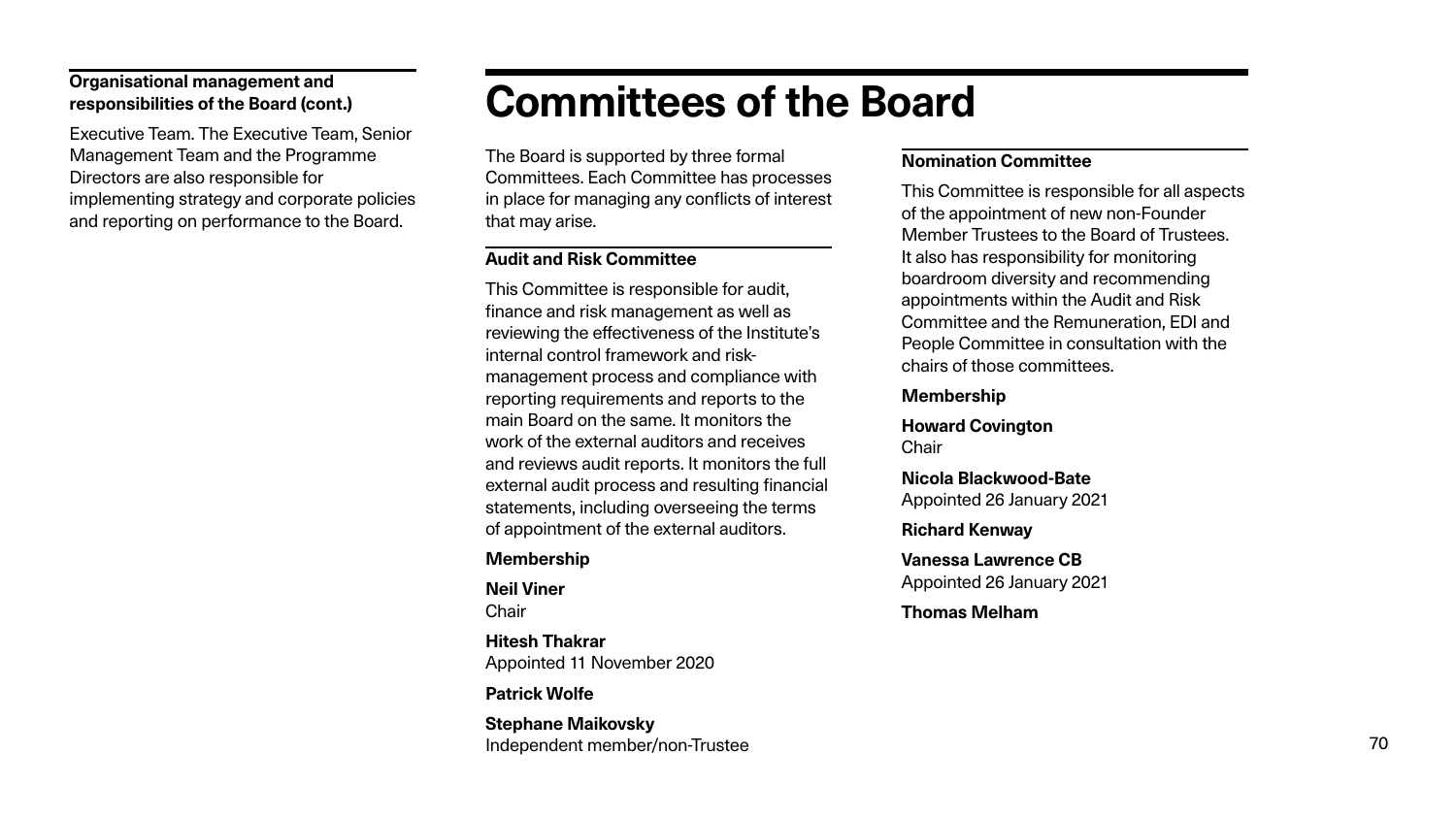### **Remuneration, EDI and People Committee (Remuneration Committee pre-26 January 2021)**

This Committee advises the Board of Trustees and oversees the preparation of policies and procedures with respect to salaries, emoluments, and conditions of service. In line with these approved policies and procedures, the Committee approves the total remuneration package for the Chair of the Institute, the Institute Director and those senior staff reporting directly to the Institute Director. The criterion for setting pay is the market rate, considering industry standards.

**Howard Covington Chair** 

With effect from the 26 January 2021 Trustee Board meeting, this Committee extended its remit to include oversight of equality, diversity and inclusion which has included the review and challenge of the EDI Strategy and Action Plan.

#### **Membership**

**Frank Kelly**

**Richard Kenway**

**Carina Namih** Appointed 26 January 2021

### **Advisory Groups**

Other advisory groups are set out below.

The Joint Venture Agreement includes the following two advisory groups:

#### **Research and Innovation Advisory**

**Strategic Partners Board: This group is** intended to advise the Board of Trustees on the content and translation of research generated at the Institute and is intended to collaborate across the Institute and its partners to identify new opportunities.

**Committee** (formerly the Programme Committee): The JVA sets out that this group is set up to support the Institute Director in preparing a scientific and innovation strategy. It also supports with research and training programmes and reports appropriately to the Institute's stakeholders.

**Scientific Advisory Board**: This is an independent group designed to be made up of international experts in academia, industry, and government. It provides strategic advice to the Institute's Board of Trustees and the Executive Team on the development and implementation of the scientific research strategy. During the year, the Board of Trustees agreed that this Board would not be required to meet given the uncertainties surrounding the funding model and the national strategy for data science and AI. It is anticipated that this group may be reconvened during 2021-22.

### Other groups:

**University Partners Board**: This group is intended to advise the Institute Director on the research direction of the Institute, the Institute's relationship with its university partners and the higher education landscape as it relates to data science and AI.

#### **Recruitment and appointment of Trustees**

The Nomination Committee aims to undertake an open recruitment process, recommends new candidates for appointment when necessary and ensures appropriate recruitment and succession plans are in place for independently appointed Trustees (i.e. not Founder Member-appointed Trustees). During the year, four new Independent Trustees were successfully appointed following an open recruitment process led by the Nomination Committee.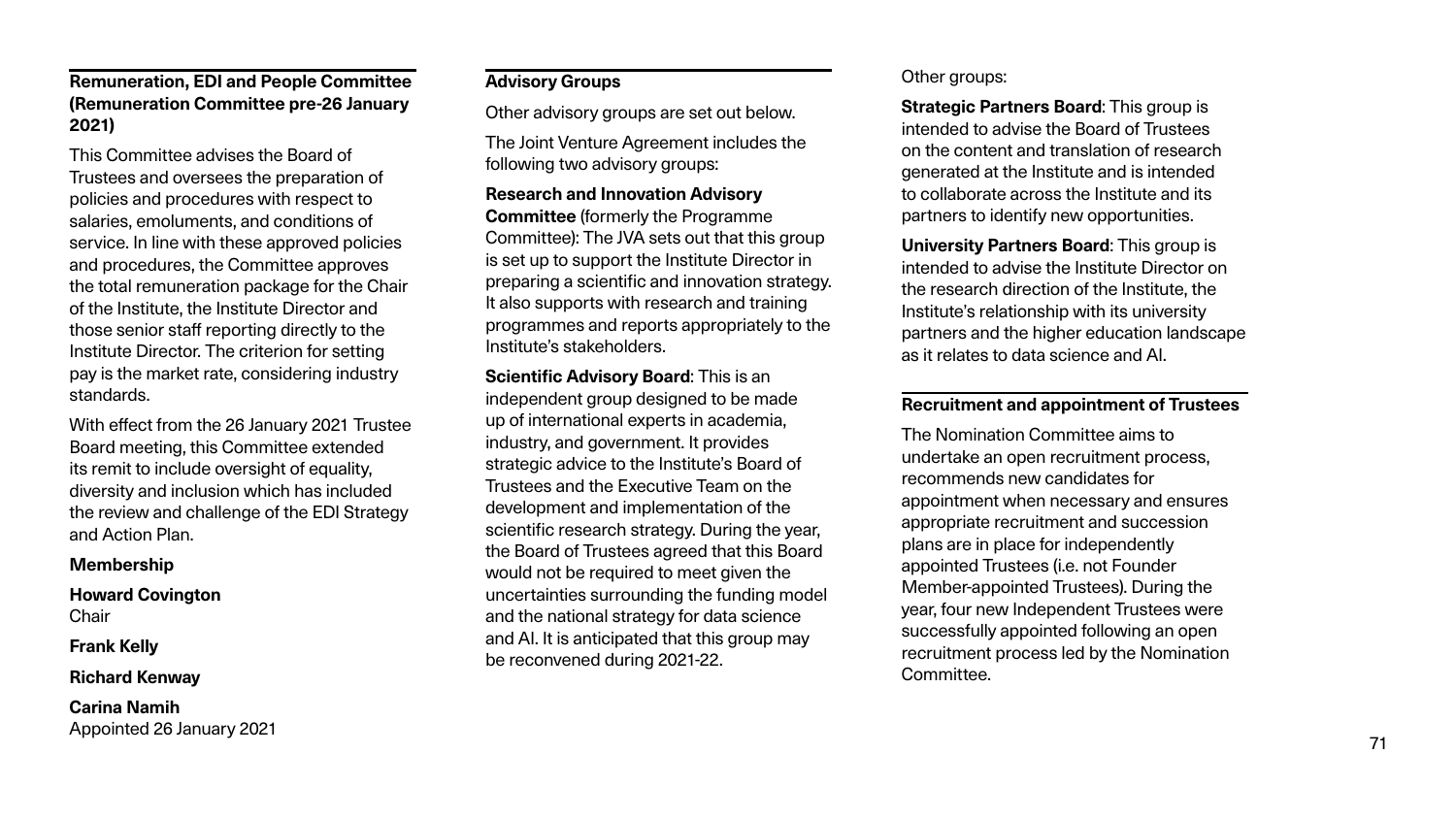## **Recruitment and appointment of Trustees (cont.)**

On appointment, each Trustee completes a declaration of interests form which is held within a register of interests and which is monitored and updated on a regular basis and reviewed annually. Trustee-related party transactions are disclosed in greater detail within the financial statements later in this report. All conflicts are actively managed through early identification of potential areas of conflict and appropriate action taken where necessary.

Each new Trustee underwent a tailored induction programme for new Trustees that included a programme of meetings with the members of the Executive Team and relevant members of the Senior Management Team and other Trustees. New Trustees are provided with a Trustee Information Pack which includes initial information about the Institute and its work, a copy of the previous year's annual report and accounts, a copy of the Institute's Articles of Association, a copy of the Joint Venture Agreement, information about their powers as Trustees of the Institute, key corporate policies, and a copy of the Charity Commission's guidance

entitled "The essential trustee: what you need to know".

#### **Trustees appointed during the year**

#### **Baroness Nicola Blackwood-Bate**

Nicola's career reflects an abiding belief that science, innovation and access are crucial to solving our greatest global challenges.

Nicola is Chair of Genomics England, a member of the Lords Science & Technology Select Committee and Honorary Professor of Science and Public Policy at UCL. She has served as Minister for Innovation in the Department for Health and Social Care (UK) under two prime ministers. Her ministerial portfolio covered life sciences, mental health, data and the digital transformation of the NHS, cybersecurity, Brexit, trade, global health security and public health.

Nicola oversaw NHS Digital, Genomics England and the NIHR, and was closely involved in the creation and development of NHSX. In policy terms, this included: implementing the government's Life Sciences Strategy and the Tech Vision; setting up the AI Hub and the Data Innovation Hubs; and developing the Code

of Conduct for Data-Driven Health and Care Technology, the Public-Private Data Principles, and the Genomic Healthcare Strategy. Nicola worked hard to improve access to medical treatment, setting up the Accelerated Access Collaborative, launching the NICE (National Institute for Health and Care Excellence) methods review and the Commercial Framework, and announcing a new £500m Innovative Medicines Fund.

Prior to her elevation to the House of Lords, Nicola was the first female Member of Parliament for Oxford West and Abingdon (2010-2017) and she was elected by MPs of all parties to Chair the Commons Science and Technology Select Committee.

The Science and Technology Committee exists to scrutinise Government policy and ensure decisions are based on good scientific advice and evidence. Nicola remains the youngest-ever select committee chair in British history and the only woman to have held that position. She was also Chair of the Human Tissue Authority (UK health regulator) and Board Member and Investment Committee Member of Oxford University Innovation, where she helped spin out companies from the University of Oxford.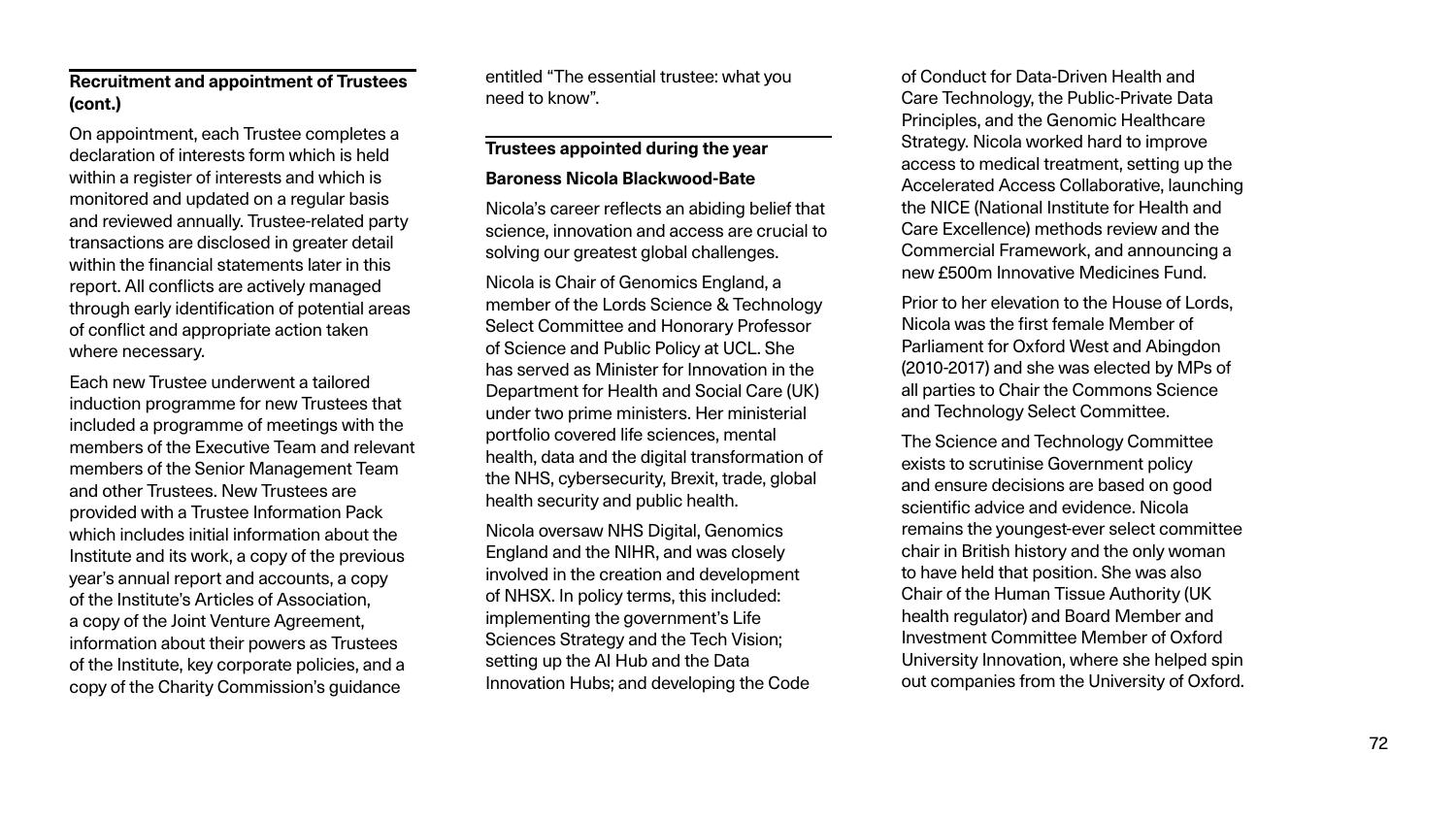### **Trustees appointed during the year (cont.)**

She has held further public and private advisory and board positions.

Nicola is also a trained classical musician with degrees in music from the Universities of Oxford and Cambridge.

## **Professor Kerry Kirwan**

Kerry Kirwan is Deputy Pro-Vice Chancellor (Research) at the University of Warwick and Chair of the Sustainable Manufacturing and Materials group at Warwick's WMG department. He has considerable experience in novel sustainable materials and manufacturing and, to date, he has been awarded in excess of £35m of public and industrial research funding in the Circular Economy arena.

He is the Director of the EPSRC Centre for Doctoral Training in Sustainable Materials and Manufacturing and was previously Director of the EPSRC Industrial Doctorate Centre in High Value, Low Environmental Impact Manufacturing. He currently leads the University of Warwick's Global Challenges Research Fund programme, the Global Research Priority in Innovative

Manufacturing and Future Materials and is a member of the 'Connected Everything' Network+ Executive Committee. He is also Editor-in-Chief of the *Journal of Polymers and the Environment*, was a member of the EPSRC's Manufacturing the Future Strategic Advisory Team and served on the Midlands Engine Science and Innovation Audit Committee. He also regularly advises, reviews and chairs funding panels and meetings for UK, EU and international research agencies.

### **Dr Vanessa Lawrence CB**

Vanessa Lawrence CB works internationally as a senior advisor to governments, intergovernmental organisations including the World Bank and large private sector organisations. She is a Director of Location International Ltd, which provides strategic advice and full operational capacity globally to the public and private sectors with respect to improving their own use of location information to enhance their decisionmaking and to meet the ever-changing needs of their customers and stakeholders.

In addition, Vanessa is a Non-Executive Director of the Satellite Applications

Catapult, the innovation centre for satellite use in the UK and is on the advisory boards of Seraphim Space LLP, the space venture capital fund backed by the British Business Bank, the Spatial Finance Initiative and the Urban Big Data Centre. She is also the Honorary Colonel of 135 Geographic Squadron Royal Engineers.

Vanessa is a Trustee of the Royal Geographical Society, an Adjunct Professor at the University of Southampton and a Patron of MapAction, a UK-based international charity that specialises in supplying geographical information for humanitarian relief operations. From 2000 to 2014, she was the Director General and CEO of Ordnance Survey, Britain's national mapping authority, and an advisor to the government for issues involving mapping, surveying and geographic information. She is the longest-serving Director General and CEO of Ordnance Survey since 1875. From 2011 to 2015, Vanessa was a founding cochair of the United Nations Committee of Experts on Global Geospatial Information Management (UN-GGIM).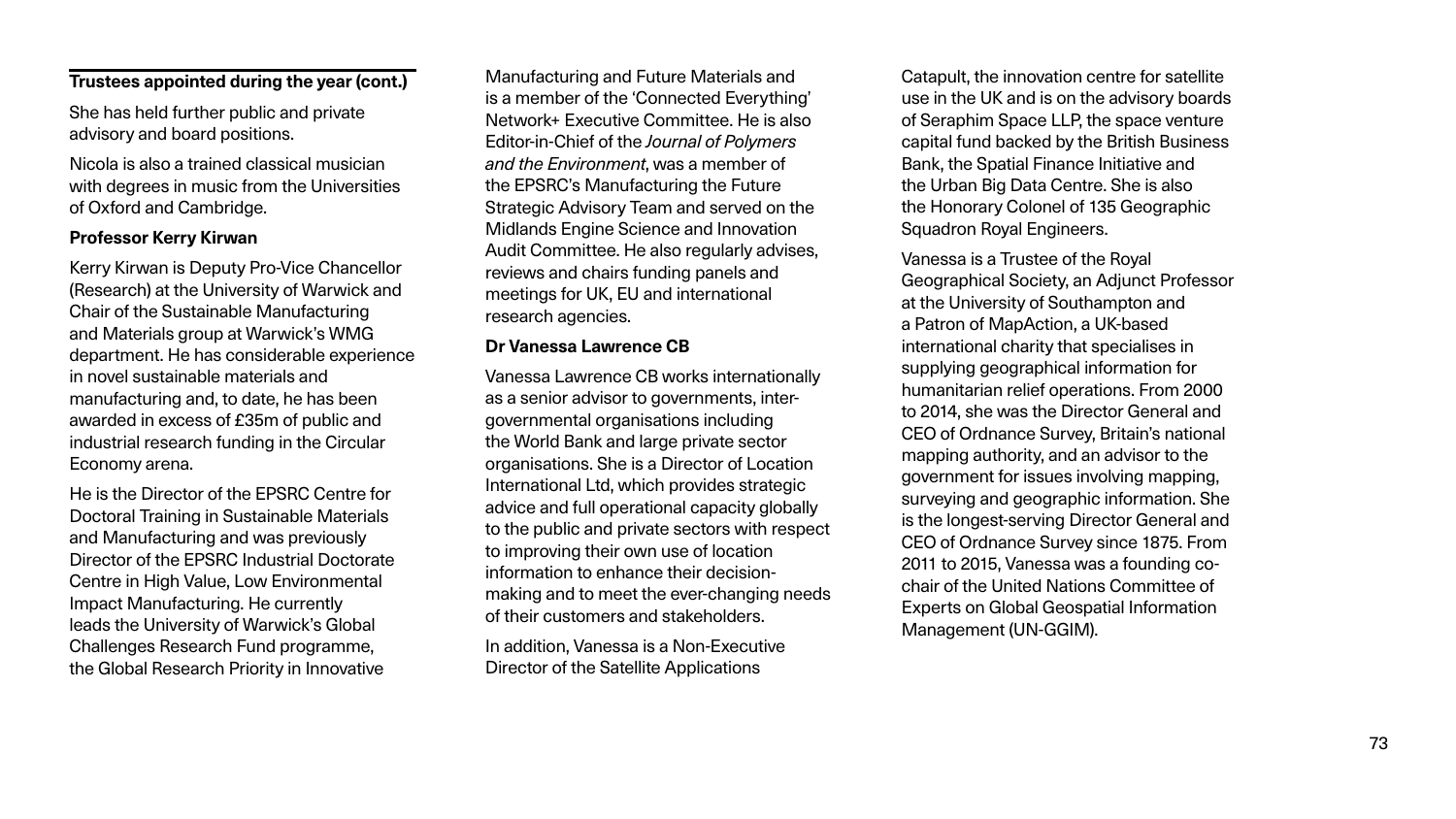#### **Trustees appointed during the year (cont.)**

### **Carina Namih**

Carina Namih is a General Partner at Episode1 Ventures, a venture capital firm that invests in the top early-stage technology businesses in the UK. The Episode1 team has backed some of the UK's biggest success stories such as Shazam, Natural Motion and CloudNC.

Carina joined Episode1 with a focus on investing in applied AI start-ups, where as a board director she helps the founding teams build category-defining businesses. Before joining Episode1, Carina was the co-founder and CEO of HelixNano, one of the first computational biology companies to successfully apply machine learning techniques to develop RNA vaccines (with a team from Harvard University and backed by the likes of Y Combinator, that company is now adapting its synthetic biology capabilities to tackle COVID-19). Carina also supports the wider UK business ecosystem on the advisory board of the British Venture Capital Association.

### **Hitesh Thakrar**

Hitesh Thakrar is an experienced investor in the technology sector, having spent over 25 years investing in public equities in the life sciences, information technology and innovation sectors.

Since 2015, he has moved into early-stage venture investing. Hitesh is currently a Partner at Syncona Limited (a Wellcome Trust backed early-stage venture fund), a Governance Board Member of KQ Labs at the Francis Crick Institute (an accelerator supporting next-generation businesses in data science and life sciences) and the Chair of the Investment Committee for Newable Ventures (a pre-Series A deep-tech fund).

Hitesh is also an advisor to UKRI's Science and Technology Funding Council (SFTC), which helps early-stage companies spin out from UK universities. He recently joined as a Trustee of the Royal National Orthopaedic Hospital Charity. Previous non-executive director roles include work with Desktop Genetics and Tropic Biosciences – both companies are using CRISPR gene-editing technology.

Prior to 2015, Hitesh worked at various public market institutions in global equity research and fund management, including at ADIA (Abu Dhabi's sovereign wealth fund), JP Morgan, Aviva Group, Dresdner Bank and New Star Asset Management.

Hitesh has a degree in chemistry from King's College London, an MBA from Cranfield University, and a CFA from the American Association of Investment Analysts. He has previously held a position as Innovation Fellow at the University of Cambridge.

### **Trustee training**

During the year, the Trustees received externally facilitated training from the law firm Bates Wells Braithwaite on charity governance which covered directors' duties, charitable purpose ("objects"), public benefit, charity structures, compliance with constitutional documents, the Charity Governance Code, and developments in related areas of law, regulation and practice.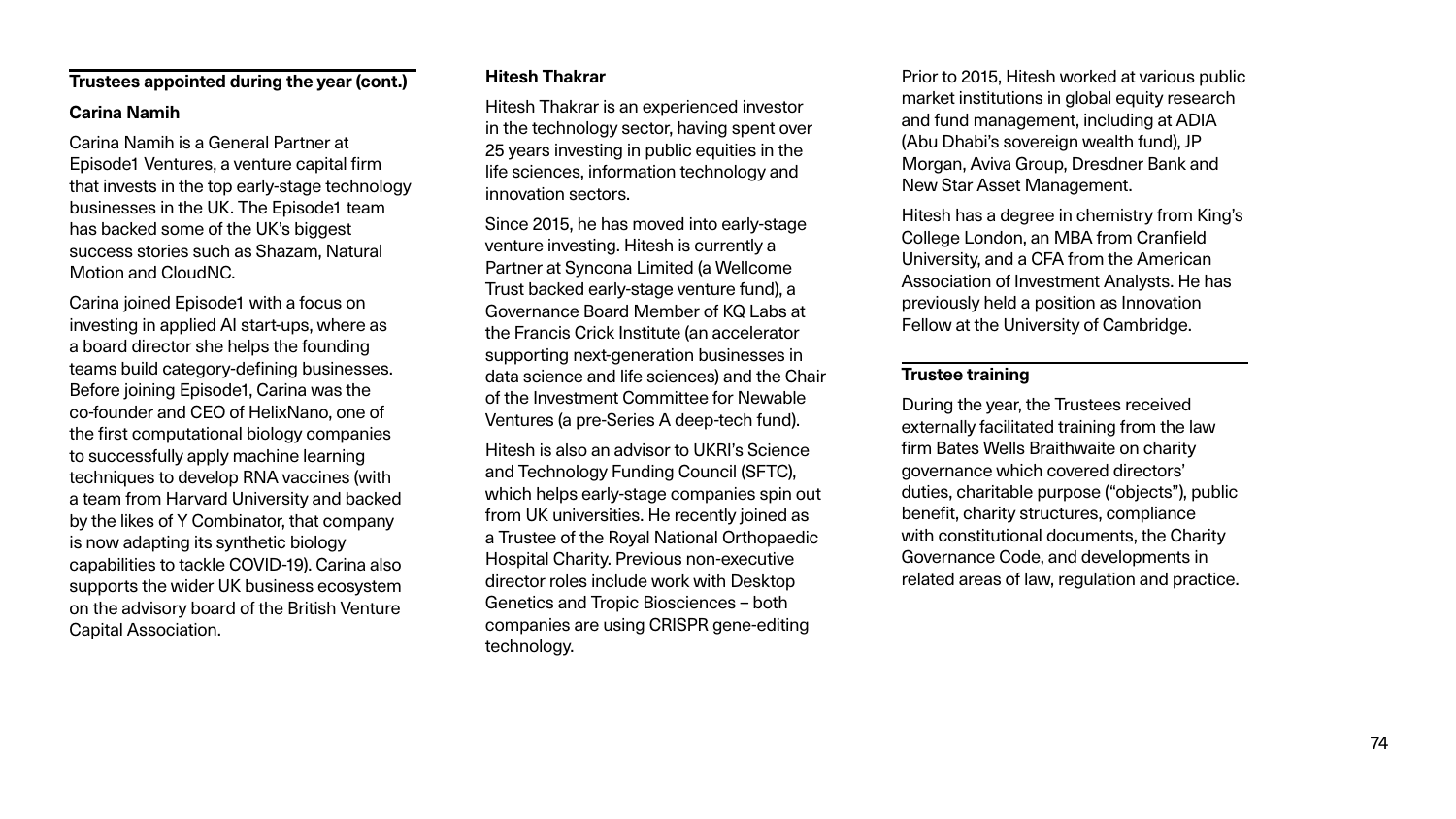# **Financial review**

The Institute is funded through grants from Research Councils, Founder Members, University Partners and from strategic and other partnerships.

Income of £37.3m (2019/20: £36m) has been received during the year of which £19m was received from Research Councils (2019/20: £13m), £6.5m from Founding Members and University Partners (2019/20: £13m), £7.7m from strategic and other research partnerships (2019/20: £7.8m), £3.2m from other trading activities and investment income (2019/20: £2.2m) and £0.8m from donations.

Of the £19m received from Research Councils, £7.3m was provided specifically to address the impact of COVID-19. The Institute applied for this funding to cover two significant financial impacts during the year. First, the loss of Founding Member and University Partner funding due to pressures that the university sector has faced resulting from the COVID-19 pandemic. Second, the Institute had made a significant investment in a new collaboration agreement with two of our University Partners and their associated NHS Foundation Trusts to create a near realtime database of critical care patient records that could be made available to researchers to help answer COVID-19 related clinical questions (known as the DECOVID project).

Expenditure of £31.7m (2019/20: £34.5m) has been incurred in the year. Grants payable to Founding Members and other University Partners represent 40% of total expenditure. Staff costs represent 42% (2019/20: 31%) of total expenditure, increasing from £10.7m in 2019/20 to £13.3m in 2020/21, as the Institute expands its research programme delivery. The remaining 18% (2019/20: 19%) of expenditure covers support costs and other direct costs.

The Group made a surplus of £5.6m (2020: £1.5m). This has been transferred to reserves and will be used to fund research and Group costs during 2021/22 and beyond.

Group net assets at 31 March 2021 are £30m (2020: £24.4m).

Fixed asset values reduced by £799k. During the year £186k was spent on additions.

This was offset by £985k of depreciation.

Current assets: Debtors are £7.9m (2020: £6.8m) and represents an increase in project accrued income from the previous year. Cash, including current asset investments, has increased by £5.5m to £48.5m (2020: £43m). This is largely due to the upfront nature of cash receipts on many of the Institute's grant awards. A current asset investment of £5m was made in 2020/21 and represents a cash deposit held in an interest bearing 95-day notice account with Barclays.

Creditors: amounts falling due within one year increased by £2.9m to £26m. Grant creditors were £5.2m lower than last year as we have paid down the amounts due. However, accruals and deferred income were £3.8m higher than last year due to a year-on-year increase of £2.7m in accrued project expenditure and £1.1m of project funding received in the current year but deferred. Additionally, other creditors were £4.3m higher than in 2019/20 as they include an amount of £4.2m due to UKRI for the repayment of grant funding received in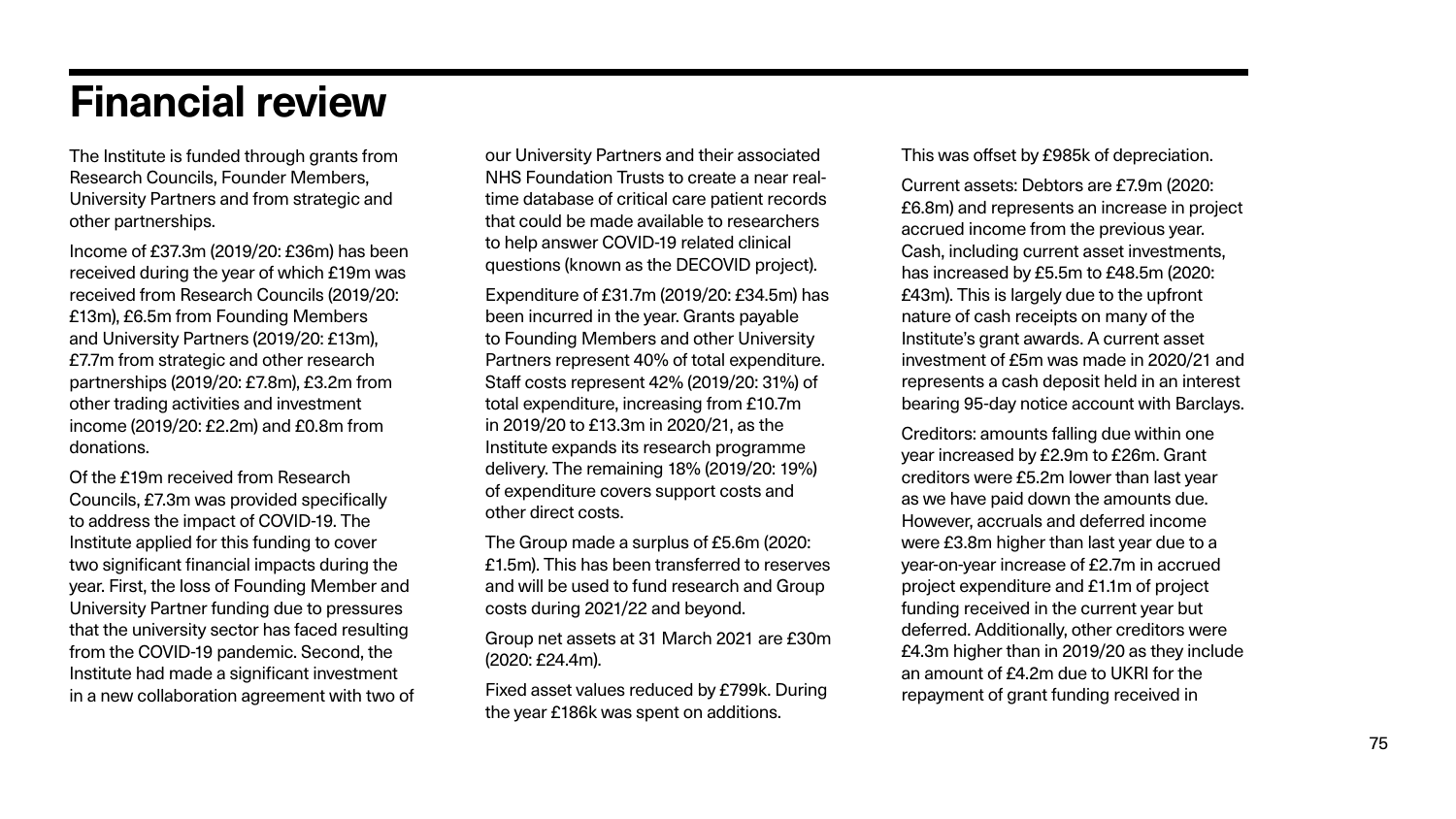previous years for the AI for science and government programme (ASG).

Creditors: amounts falling due in more than one year reduced by £2.7m to £1.2m as a number of grants became due within one year and there were fewer new grant agreements with liabilities due in more than one year than last year.

#### **Going concern**

The Trustees have assessed whether the use of going concern basis is appropriate and have considered possible events or conditions that might cast significant doubt on the ability of the charitable company to continue as a going concern. The Trustees have made this assessment for a period of at least one year from the date of the approval of these financial statements.

In particular, the Trustees have considered the charitable company's forecasts and projections and have taken account of pressures on income. After making enquiries, the Trustees have concluded that there is a reasonable expectation that the charitable company has adequate resources to continue in operational existence as set out below.

The charitable company therefore continues to adopt the going concern basis in preparing its financial statements.

The Trustees have assessed the consequences of the ongoing COVID-19 pandemic and recognise that, whilst this will impact the research funding landscape in the UK and internationally, the Institute's reserves are such that it expects to maintain positive cash flows and reserves for at least one year from the date of approval of these financial statements and, as such, the Trustees are confident that the Institute will continue to operate as a going concern.

## **Fundraising**

The Institute does not engage in fundraising activities with the general public. Costs of raising funds in the financial statements relate to sourcing of new institutional funders.

The Institute does not use third parties to assist with fundraising and the Institute received no complaints in this year regarding its fundraising practices.

### **Treasury Management Policy**

Treasury management activity monitors the timing and amounts of cash inflows and outflows, in particular monitoring and tracking those activities that result in significant cash movement.

The Treasury Management Policy is confined to the management of short-to-medium term liquid funds (maximum investment term is 18 months).

Assets are protected by investing with approved counterparties. Investments are risk-averse and non-speculative, and the Institute places no income reliance on interest earned.

### **Grant-making policy**

The Institute's grants will be subject to outputs being appropriately recorded and assessed. Data held will be in line with the grant guideline requirements issued by UK Research and Innovation.

Fundamental principles have been established and adopted by the Institute. These are as follows: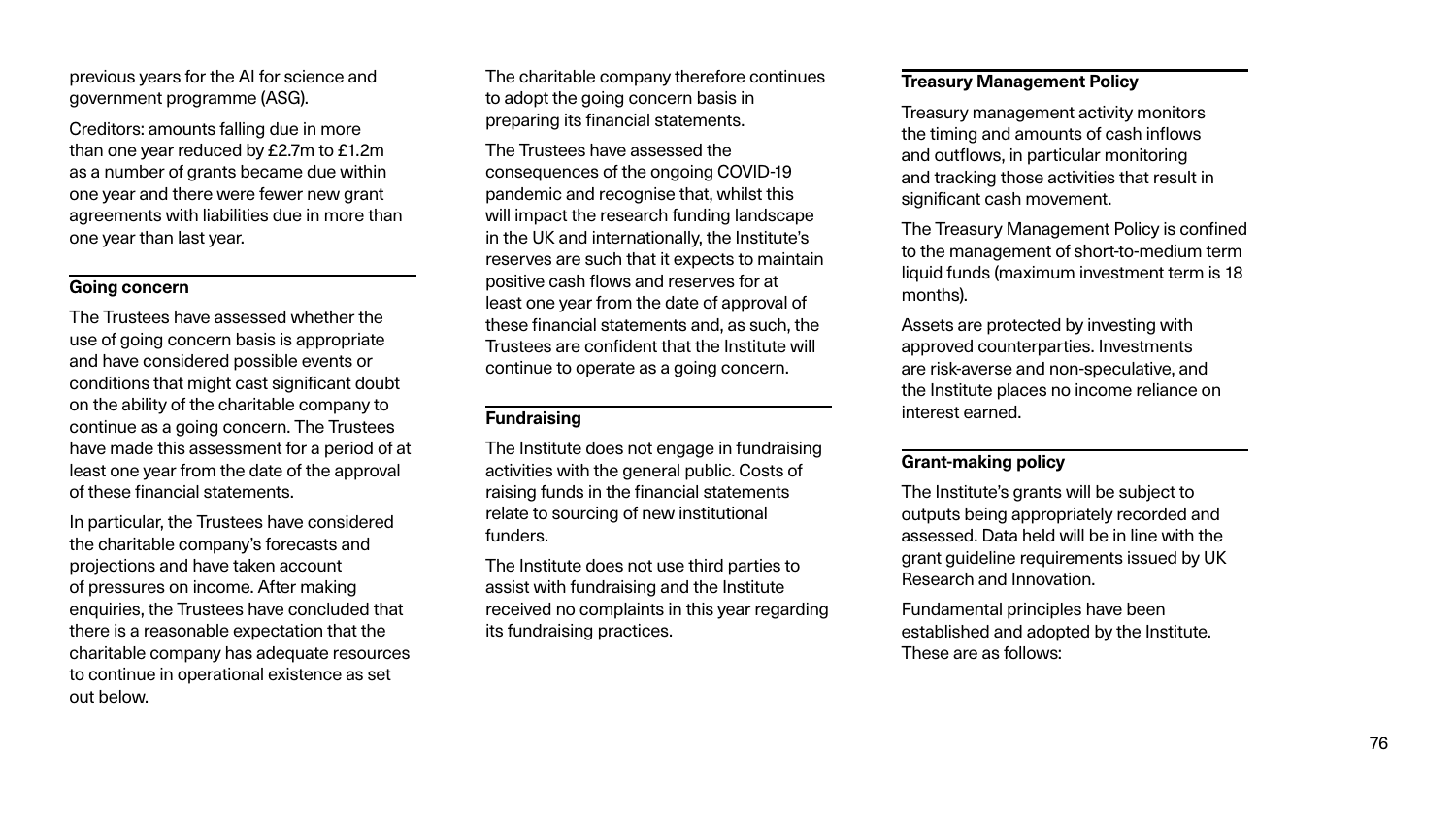## **Grant-making policy (cont.)**

- The Institute will award grants that are in line with the charitable objects of the organisation.
- The Institute intends to assess grants biannually to ensure compliance with the terms of the grant.
- The Institute expects to assess the progress of each grant within three months of the end of the grant period.

## **Reserves policy**

The Institute reviews its unrestricted reserves policy each year, taking account of its planned activities and the financial requirements for the forthcoming period. The Trustees believe that the Institute should have access to reserves appropriate to the scale, complexity, and risk profile of the Institute.

To cover any shortfall in grants and to maintain the financial viability of the Institute, reserves are currently set at the equivalent of a minimum of 6 months of operating costs.

In 2015, EPSRC awarded a grant of £42m to the Institute to carry out its charitable objectives. This grant was split between operating resource of £22m and capital of £20m. As at 31 March 2020, the full value of the operating resource grant had been received. The remaining capital grant expires on 31 March 2022. A further resource award of £10m was made by EPSRC in November 2019 to support core operating costs until 31 March 2022. £6m of this was received in 2020/21.

The Institute's unrestricted Fund as at 31 March 2021 was £21.1m (2020: £16.9m). This includes £0.7m (2020: £1.7m) of funding held to cover future years' financial commitments and £1.7m (2020: £1.9m) of funds designated by the Board for the Institute's Safe and Ethical AI programme, leaving £18.7m of free reserves (2020: £12.5m), being in line with the above reserves policy.

As at 31 March 2021, the Institute holds £8.9m (2020: £7.5m) of restricted reserves. This is after allowance has been made for future years' commitment under current researcher grant awards amounting to £1.7m (2020: £4.1m).

### **Remuneration policy**

The Institute is committed to ensuring a proper balance between paying staff (and others who work for the Institute) fairly to attract and retain the best people for the job with the careful financial management of our charity funds. The Remuneration, EDI and People Committee oversees the overall remuneration of staff and specifically that of the Institute Director and those senior managers reporting directly to the Institute Director. The Remuneration Committee assumes the responsibilities of remuneration within the Institute and oversees the preparation of policies and procedures in respect of salaries, emoluments, and conditions of service.

Formal consideration of remuneration matters takes place annually, usually at the Committee's April meeting. However, remuneration matters may also be considered at other meetings if ad-hoc issues arise during the year.

The Committee does not have full delegated authority to approve all matters relating to remuneration and any recommendation or decision must be ratified by the Board of Trustees.

The Institute discloses all payments to Trustees and the number of staff with a total remuneration of £60,000 and above in accordance with the Charity Commission's Statement of Recommended Practice 2019 (SORP).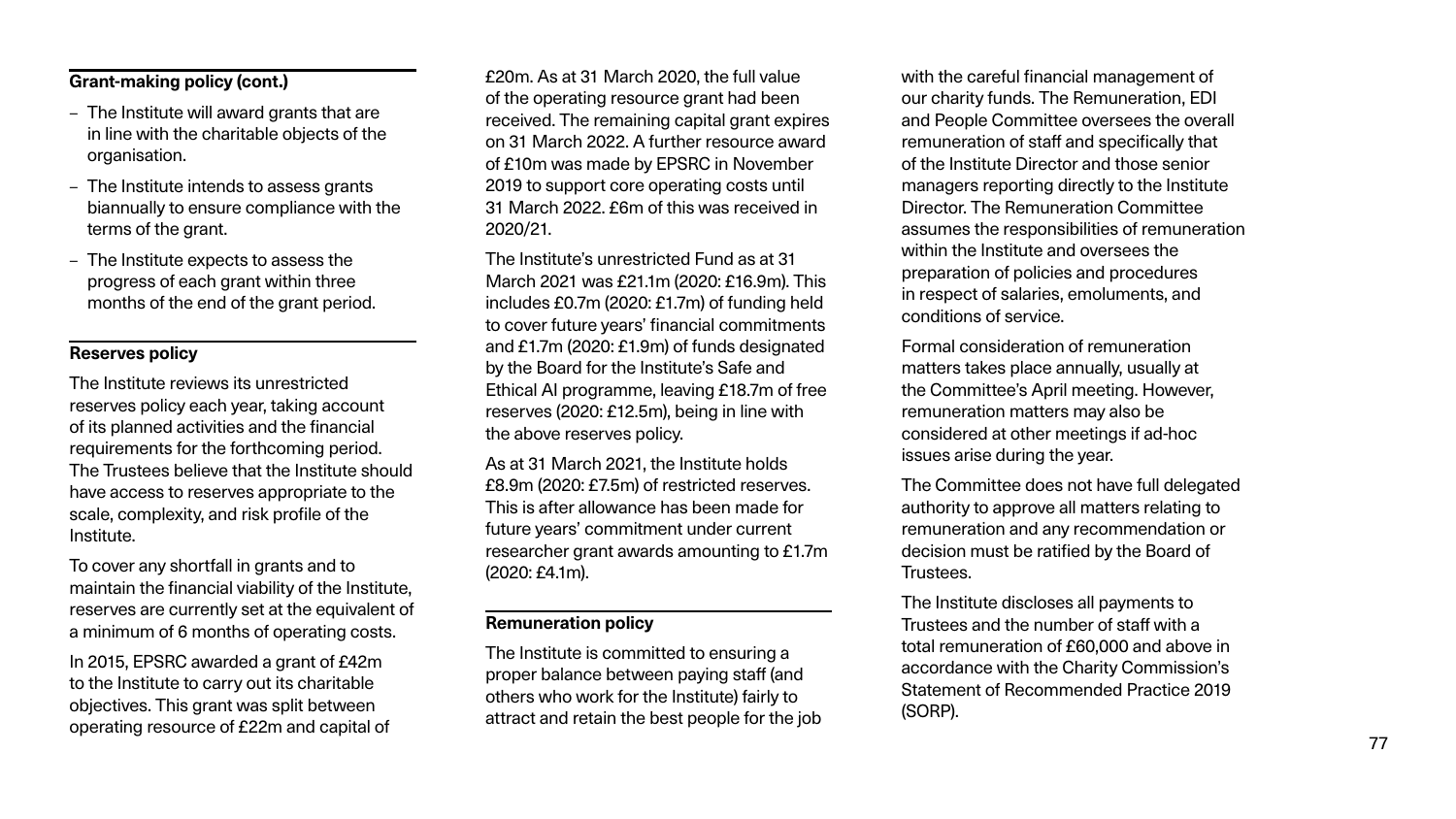#### **Risk management**

Significant risks to which the Institute and Turing Innovations Limited are exposed are reported formally to the Audit and Risk Committee, the Board of Trustees, and the Board of Directors of Turing Innovations Limited via the Institute's corporate risk register.

The Institute has a formal risk management framework embedded within the business that supports the identification and management of risk across the Institute. The Senior Management Team and the Programme Directors are responsible for managing and reporting risks in accordance with the Institute's Risk Management Policy, while the Trustees retain overall responsibility for risk management.

The risk management framework incorporates categories of risk which cover generic areas such as funding and growth, compliance and governance, security and controls, and brand and reputation. The Board of Trustees and the Board of Directors of Turing Innovations Limited seek to ensure that the risks are mitigated, so far as is reasonably possible, by actions taken

by the Institute's Executive Team, Senior Management Team, and the Programme Directors.

The impacts of the COVID-19 pandemic have been felt across most if not all of the risks captured in the corporate risk register. Activities supporting the wellbeing of the Institute's people and its members, customers and suppliers have been at the forefront of the Board and the Executive Team's considerations during the year.

With the exception of the pandemic, the main risks faced by the Institute, including its subsidiary Turing Innovations Limited, are captured on the corporate risk register which is regularly reviewed by the Board, the Audit and Risk Committee, and the Board of Turing Innovations Limited, as applicable. A summary of the key risks is included to the right.

| <b>Risk description</b>                                                                                                                                                  | <b>Risk mitigation</b>                                                                                                                                                                                  |
|--------------------------------------------------------------------------------------------------------------------------------------------------------------------------|---------------------------------------------------------------------------------------------------------------------------------------------------------------------------------------------------------|
| Sources of funding for the<br>Institute have been under<br>review during the year, creating<br>uncertainty around the long-term<br>financial viability of the Institute. | Prudent financial management of<br>the Institute such that it can react<br>to changes in external funding in<br>an agile, controlled manner.<br>Reviewing options for additional<br>sources of funding. |
| Inability to translate the benefits<br>of research programmes into<br>positives outcomes for the public<br>benefit.                                                      | Building a network of delivery<br>partners to increase the<br>Institute's capacity for delivering<br>translational impact.                                                                              |
| Failure to comply with legal and<br>charity commission requirements<br>such as data protection, serious<br>incident reporting and export<br>regulations.                 | Significant focus on improving the<br>control environment during the<br>year with policies and procedures<br>updated and introduced.                                                                    |
| The pipeline of commercial<br>opportunities reduces due to<br>the post-pandemic economic<br>environment.                                                                 | Deepening existing relationships<br>and focusing effort on<br>strategically important areas.                                                                                                            |
| Loss of, or inappropriate handling<br>of, the Institute's data.                                                                                                          | Implementing robust security<br>processes, both physical and<br>virtual.                                                                                                                                |
| Al applications developed by or<br>in partnership with the Institute<br>being used for malicious or<br>unintended purposes.                                              | Strengthening ethics processes,<br>ensuring they remain fit for<br>purpose and adequately<br>resourced.                                                                                                 |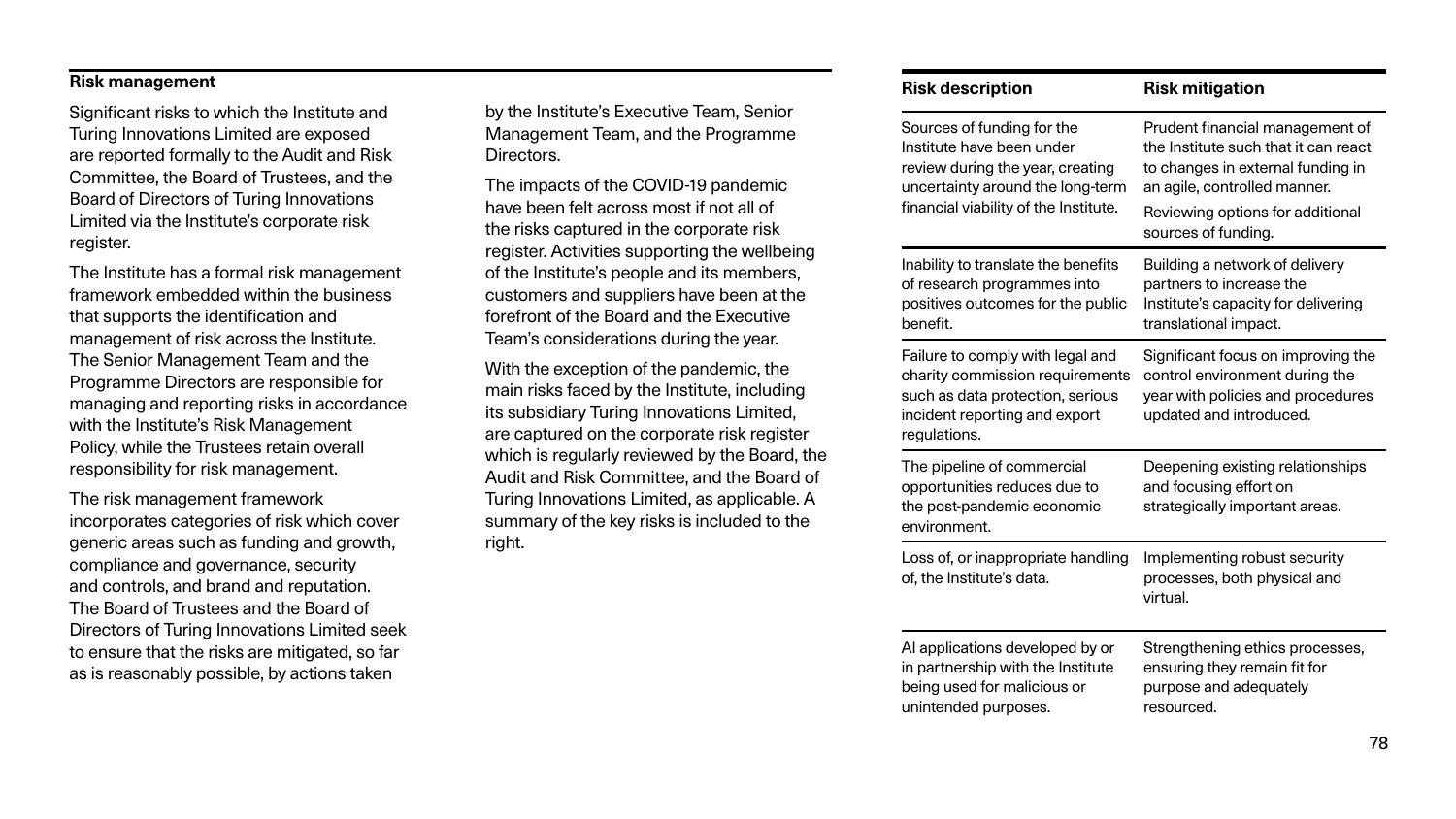# **Section 172 Statement**

The Board of Trustees are aware of their duty under s.172 of the Companies Act 2006 to act in the way that they consider, in good faith, would be most likely to promote the success of the Institute for the benefit of its members as a whole.

**Board considerations** All Board decisions are made with the success of the Institute for the long-term I stakeholders at the forefront of the minds of the tance, we have agreed to reduce the contributions ty partners because of the difficult trading conditions of the COVID-19 pandemic on their funding models. the future funding models, which is likely to have a the Institute's capacity to fully deliver as the national ience, whilst maintaining the strong relationship built thers over the last five years.

ing, held in October 2020, was well attended by our d resolutions passed. This was the first AGM the

**Anal report and actor is the Institutory obligation in** *Insulation* information iformation is presented in an engaging and Institute also looks to enhance its sharing of e year through the content made available on the

member representatives were asked to approve reserved for them as covered in the Constitutional the decision to extend the term of office of the Board rs until September 2023, providing the Board with future funding and addresses the impacts of the in the context of the pandemic.

In this section you will find examples of how the Institute has considered its stakeholders when making decisions during the year. The Board has a duty to promote the success of the Institute for the benefit of the members, whilst also having due regard for the interests of its colleagues, and for the success of our relationships with partners and customers and for the impact of our activities on the wider community. The considerations of the Institute's stakeholder groups are integral to the Institute's decision-making. However, where decisions taken may adversely impact a particular stakeholder group, the Institute will always endeavour to treat them fairly.

# **1. Members**

| <b>Board considerations</b>       | All Board decisions are ma<br>benefit of its members and<br>Trustees. This year, for inst<br>required from our universit<br>faced through the impacts<br>The Board is considering tl<br>transformational effect on<br>institute for AI and data sci<br>up with our university partr |
|-----------------------------------|-------------------------------------------------------------------------------------------------------------------------------------------------------------------------------------------------------------------------------------------------------------------------------------|
| <b>Annual General Meeting</b>     | <b>The Annual General Meeti</b><br>members with all proposed<br>Institute had held virtually.                                                                                                                                                                                       |
| <b>Annual report and accounts</b> | Whilst the Institute has a st<br>in the annual report, the inf<br>understandable way. The li<br>information throughout the<br>Institute's website.                                                                                                                                  |
| <b>Founder Member approvals</b>   | Throughout the year, the m<br>certain matters that were r<br>Documents. This included<br>Chair for a further two year<br>continuity whilst it secures<br>resulting change in model                                                                                                  |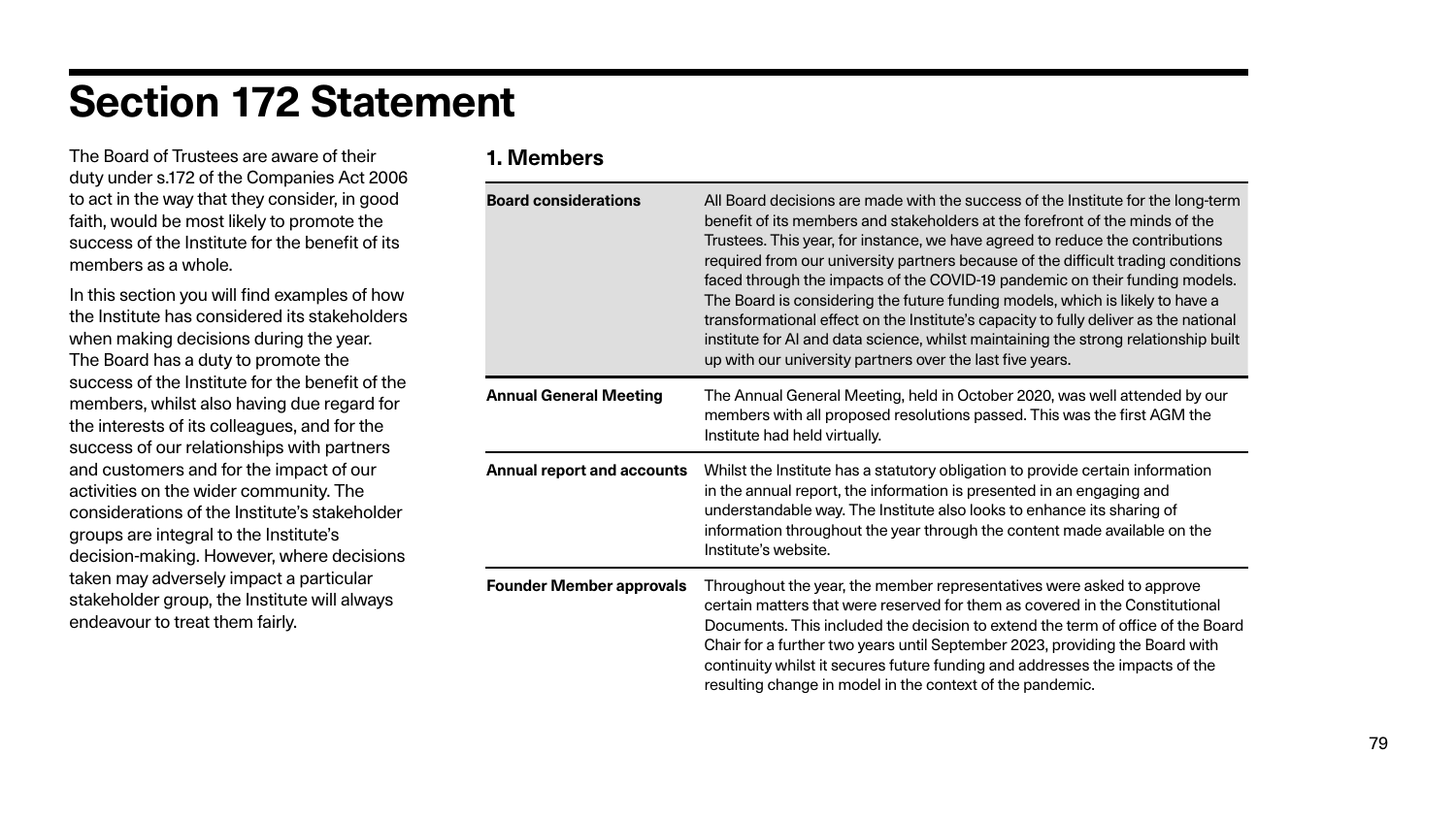# **2. Colleagues**

| <b>Board considerations</b>                       | The Board receives regular qualitative and quantitative updates on employee matters fror<br>including analysis received through employee engagement surveys, regular EDI updates<br>Review and Performance Related Pay process. This provides the Board with oversight of<br>performance, and the continued strength of our culture. In addition, the committees also<br>the wellbeing of our colleagues such as the annual report on health and safety, reviewed                                                   |
|---------------------------------------------------|---------------------------------------------------------------------------------------------------------------------------------------------------------------------------------------------------------------------------------------------------------------------------------------------------------------------------------------------------------------------------------------------------------------------------------------------------------------------------------------------------------------------|
| <b>Town Hall</b>                                  | Enhancing employee engagement is an integral part of the culture of the Institute. Senior<br>engagement of colleagues through weekly electronic communications, monthly staff meet<br>employees and full-time members of the wider Turing community, to provide updates on I                                                                                                                                                                                                                                        |
| <b>Equality, diversity and</b><br>inclusion (EDI) | The Institute recognises the importance of building a diverse community. To make the gree<br>institute for data science and AI, promoting and embedding equality, diversity and inclusion<br>Whilst the Institute has made significant progress over the last few years through the wor<br>decision was taken to develop a clear strategic plan, driven by the Board, with key objective<br>institute, and a national body. During the year, the Institute consulted with our colleagues<br>launching this in 2021. |
| <b>COVID-19/wellbeing</b>                         | The Board has been focused on mitigating employee risks arising from the COVID-19 pan<br>physical and mental health and wellbeing whilst working remotely. Regular updates have<br>reports and monitoring on the corporate risk register.                                                                                                                                                                                                                                                                           |
| <b>Annual Employee Survey</b>                     | The Institute has historically undertaken an annual survey of employees. However, during<br>the pandemic, the survey that took place sought to collect feedback on how employees v<br>pandemic, including the internal communications and the approach of the Institute to the<br>encouraging, with over 85% of colleagues saying they felt the internal communications w<br>with the support received from the Institute during the pandemic.                                                                      |
| <b>Employee remuneration and</b><br>recruitment   | The Remuneration, EDI and People Committee agreed to implement a cost-of-living incre<br>April 2021, with a minimum increase of £500. They also reviewed the introduction of the r<br>to ensure the Institute continues to pay new employees at a competitive market rate, while                                                                                                                                                                                                                                    |

**Board is Dianary regular and meetings** and the Director of People at Board meetings, and an annual update on the Performance the effects our people engagement have on our received various reports during the year relating to by the Audit and Risk Committee.

management are actively involved in the etings and Town Hall meetings which involve business developments.

reat leaps in research that we aspire to as a national ion is integral to achieving our mission.

rk of the volunteer-driven EDI working groups, a ives aligned to our role as an employer, a research on the strategy and action plan with the objective of

reforden follogien and the Board and the Board arised on the Covid-19 pandemic, including how best to support employees' been provided to the Board on this through both

I this year because of the specific impacts of riewed the Institute's response to the COVID-19 wellbeing of colleagues. The results were ere at the right level and over 85% were satisfied

ase for all employees of 1.5% to be effective from 1 new system for evaluating and benchmarking roles Ist also ensuring value for money.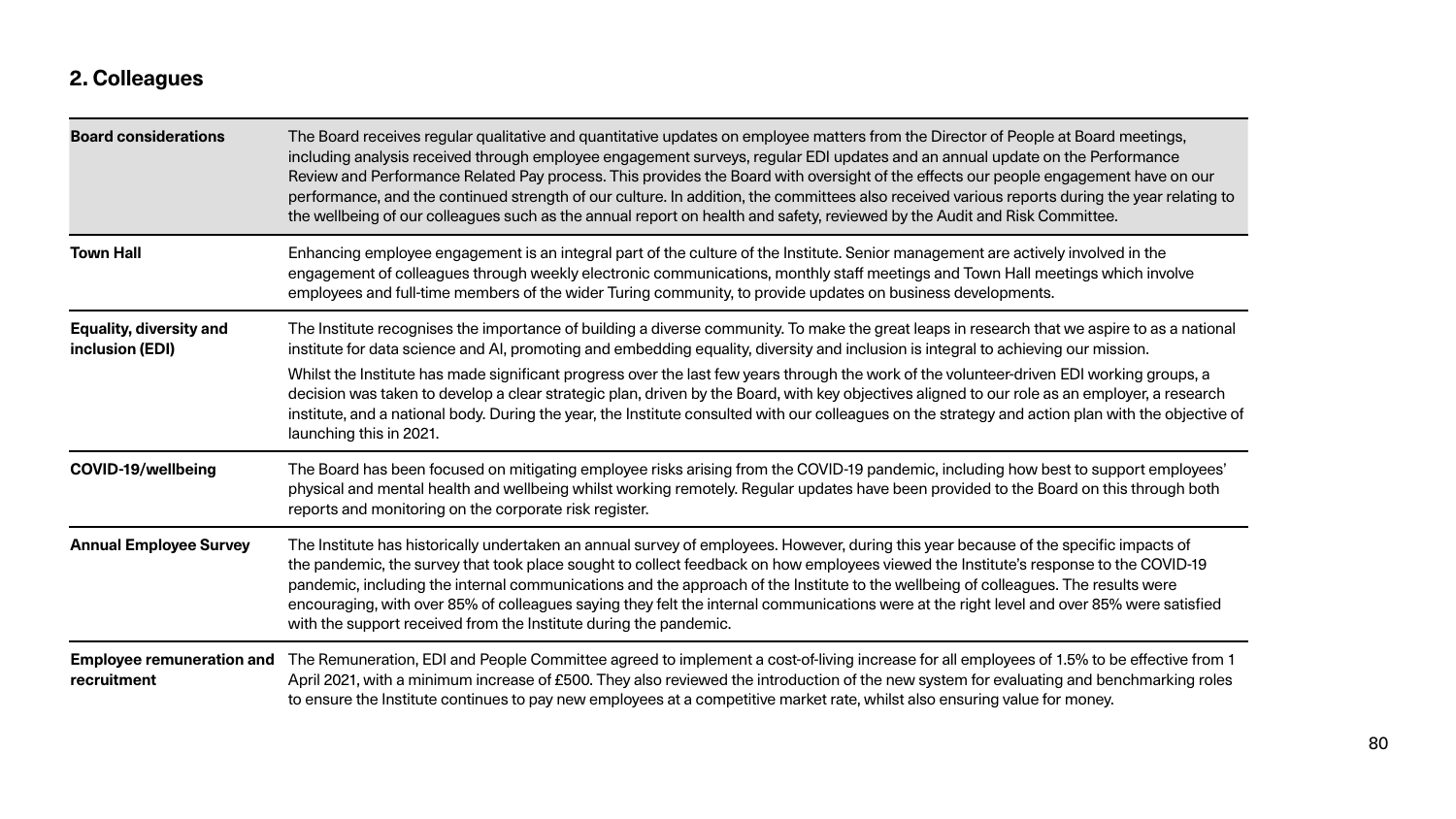# **3. Collaborative activity (customers and suppliers)**

| <b>Board considerations</b>                                            | The Board recognises the existence of several key external stakeholders (general public, `<br>and project partners, government departments and agencies, charitable foundations, cust<br>The Board remains committed to effective engagement of all stakeholders and is mindful<br>engage effectively, work together constructively and to take stakeholder views into accou                                                                                                                                                                                                                                                                          |
|------------------------------------------------------------------------|-------------------------------------------------------------------------------------------------------------------------------------------------------------------------------------------------------------------------------------------------------------------------------------------------------------------------------------------------------------------------------------------------------------------------------------------------------------------------------------------------------------------------------------------------------------------------------------------------------------------------------------------------------|
| <b>Shaping the way that</b><br>research is undertaken                  | The Institute achieves this by providing visible national leadership on setting sectoral bes<br>online, open source, community-driven guide promoting gold-standard reproducible, ethi<br>Used by over 5,000 unique visitors in an average month, it covers skills in software engine<br>inclusive collaboration across geographic and disciplinary boundaries.                                                                                                                                                                                                                                                                                       |
| Innovation in training and<br>practice                                 | The Institute has introduced new approaches to training and research in data science and<br>Groups (DSGs) to solve real-world challenges in small teams. With over 650 participants holder<br>researchers to put knowledge into practice and go beyond individual fields of research.<br>There is also the Turing Enrichment scheme for PhD candidates, which has supported 97<br>9-12 months at the Institute. These initiatives promote collaborative working on mission-le<br>of methodologies across disciplinary boundaries for early career researchers. In turn, this<br>and AI talent and nurtures a strong, connected and diverse community. |
| <b>Supporting the national</b><br>response to the COVID-19<br>pandemic | The Institute's interdisciplinary nature and culture of solving public problems enabled it to<br>a locus for the data science and AI community and addressing the health and healthcare                                                                                                                                                                                                                                                                                                                                                                                                                                                               |
| Advising the public sector                                             | The public policy programme (PPP) has overseen over 40 research projects since its ince<br>inform policy-making and improve public services as well as building ethical foundations i<br>sector. It has provided expert advice on panels such as the Home Office Scientific Adviso<br>Europe's Ad-hoc Committee on Artificial Intelligence', and presented high-profile reports<br>example, on women in data science.<br>The PPP has been active in upskilling senior leaders through workshops with Permanent<br>Economists, as well as having over 85 public sector organisations reach out for advice.                                             |

founding members, university partners, strategic atomers, and suppliers).

that the Institute's success depends on its ability to Int when taking decisions.

It practices. For example, *The Turing Way* is an ical and collaborative research in data science. eering, data management, participatory design, and

nd AI. For example, the Institute hosts Data Study having engaged from across the globe, DSGs enable

students from 21 universities to spend between ed challenges and strengthen networks and the use strengthens the pipeline of skilled UK data science

o react quickly to the COVID-19 pandemic, acting as challenges faced.

eption, dedicated to using data science and AI to for the use of these technologies in the public bry Panel, represented the UK at the 'Council of to partners based on original Institute research, for

Secretaries, Chief Scientific Advisors and Chief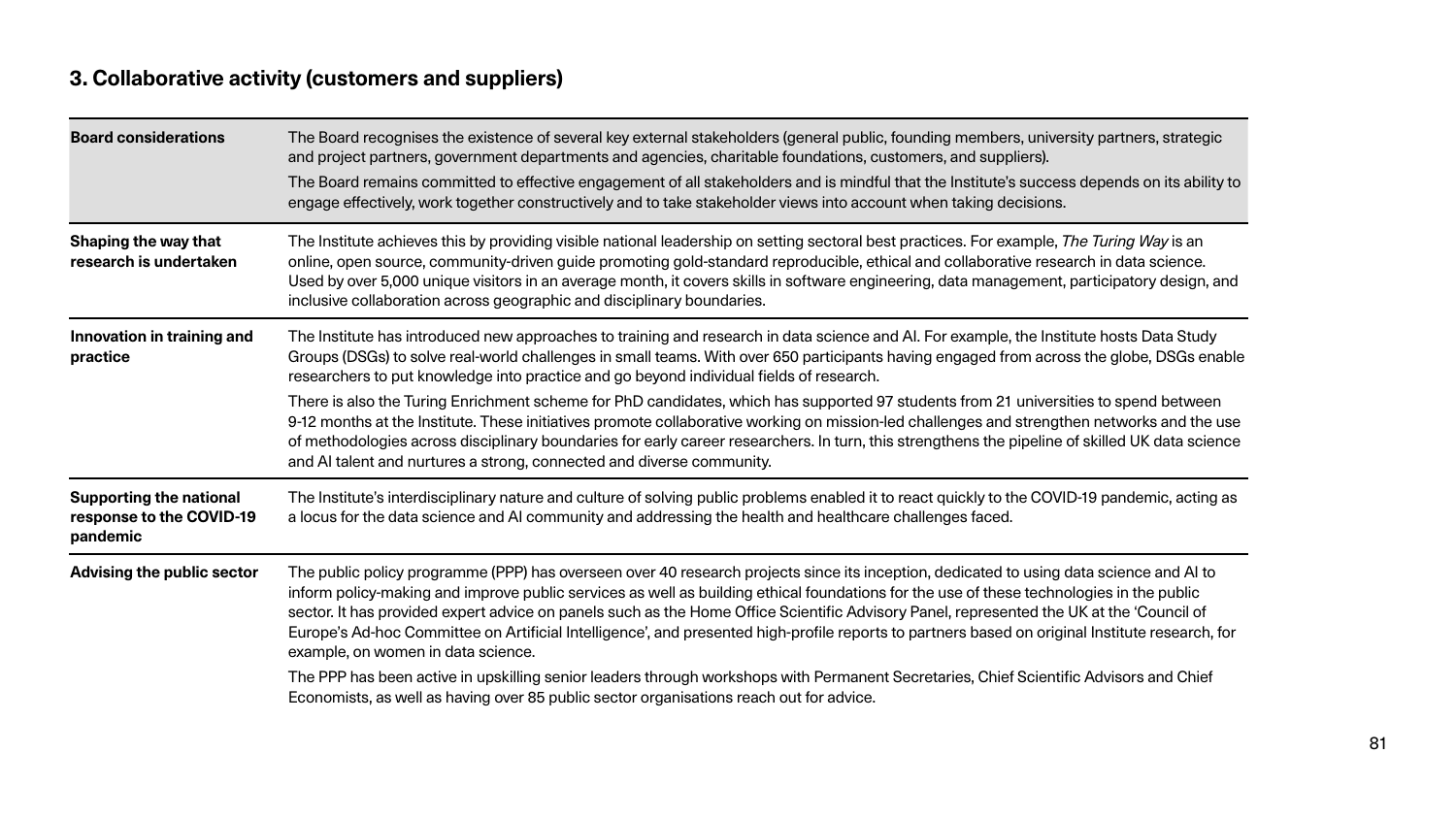# **3. Collaborative activity (customers and suppliers) (cont.)**

| <b>LUPC (London Universities</b><br><b>Procurement Consortium)</b> | In 2020, the Institute became a member of this consortium whose aim is to achieve value f<br>goods and services. |
|--------------------------------------------------------------------|------------------------------------------------------------------------------------------------------------------|
|                                                                    |                                                                                                                  |
| <b>Stakeholder engagement</b>                                      | During the year, the Institute worked closely with its customer stakeholder groups across a                      |
|                                                                    | - University Partner Board meetings;                                                                             |
|                                                                    | - Strategic Partner Board meetings;                                                                              |
|                                                                    | - Regular meetings with UKRI/EPSRC;                                                                              |
|                                                                    | - Regular engagement with our university partners through our Turing University Leads (                          |
|                                                                    | - Research and Innovation Advisory Committee meetings and its Working Groups;                                    |
|                                                                    | - Hosting the inaugural AI UK showcase;                                                                          |
|                                                                    | - Holding the Annual General Meeting of member representatives.                                                  |

for money for its members in their procurement of

academia, industry and government, including:

(TULs) and University Liaison Managers (ULMs);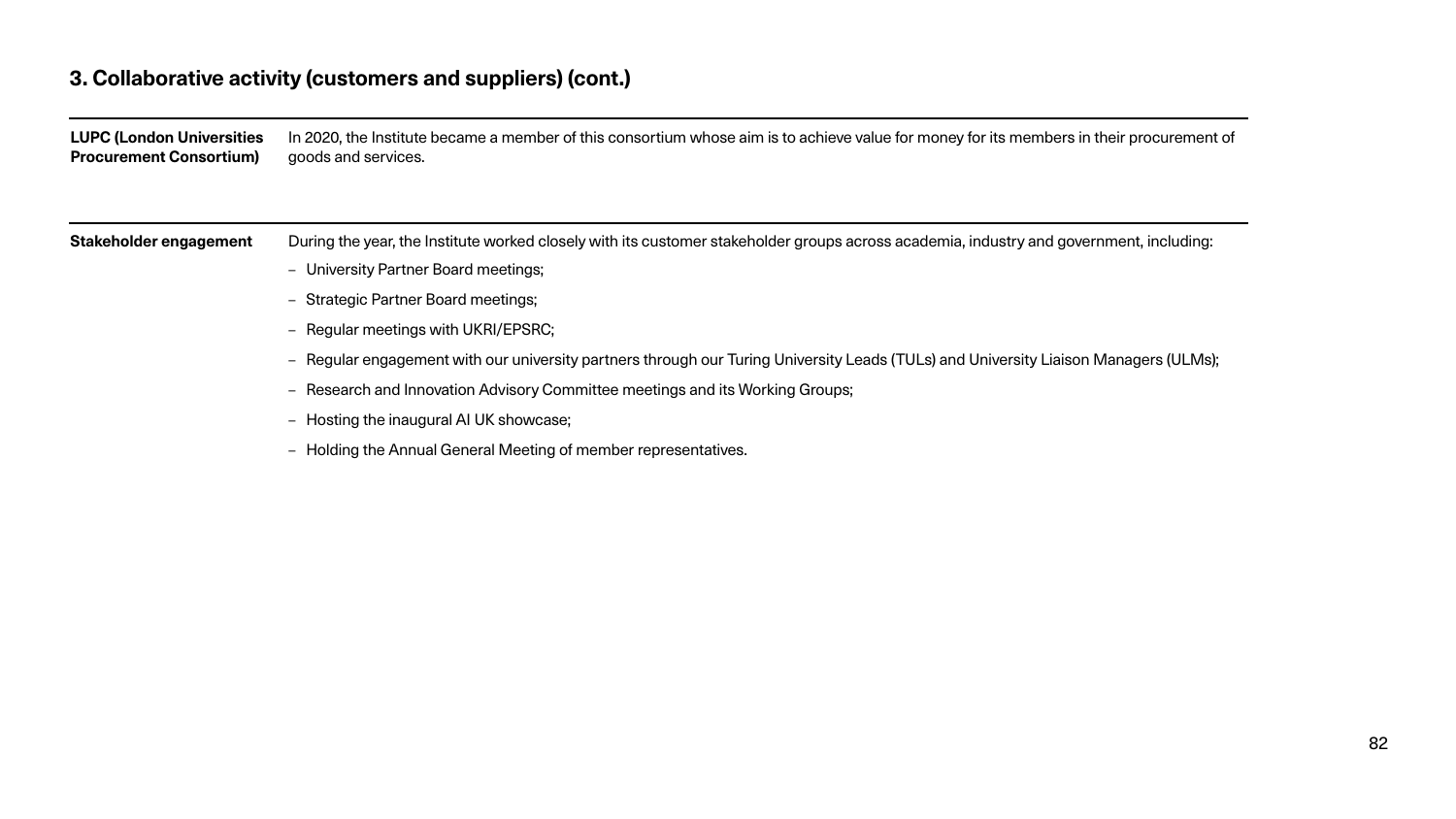# **4. Community and environment**

| <b>Board considerations</b>               | The Board appreciates the impact the Institute has on the community in which it operates<br>success as the national institute for data science and AI.<br>The Institute operates in an environment where it brings together researchers convened<br>groups to address the big questions facing the UK, such as health, through collaboration is<br>to deliver positive change.                                                                                                 |
|-------------------------------------------|--------------------------------------------------------------------------------------------------------------------------------------------------------------------------------------------------------------------------------------------------------------------------------------------------------------------------------------------------------------------------------------------------------------------------------------------------------------------------------|
| <b>Leading the public</b><br>conversation | The Institute's Events and Engagement programme is one way the Institute leads the pub<br>over 100 events for academia, industry and the wider public during the year, attracting over<br>Lectures series and the 'AI and data science in the age of COVID-19' one-day conference.<br>In March 2021, the Institute hosted its first national AI UK event. This attracted over 1,200<br>sector and government with a combination of strategic and technical discussions and pre |
| <b>Community collaboration</b>            | One of the Institute's key contributions is bringing together experts with a range of skills a<br>social sciences to theoretical mathematics – to tackle problems together.<br>To facilitate this cross-pollination, the Institute has 37 interdisciplinary interest groups whi<br>allowing new ideas for collaboration to be created and increasing the diversity of thought                                                                                                  |
| and government                            | Links to industry, third sector The Institute has 30 active collaborations with organisations in industry, the third sector a<br>of these Strategic Partners: Accenture, Bill and Melinda Gates Foundation, Dstl/GCHQ/M<br>Foundation; which are aligned to the Institute's research programmes.                                                                                                                                                                               |
|                                           | The invaluable access to data provided by all partners allows researchers across the Insti<br>real-world data, helps the development of open-access software tools that the Institute's                                                                                                                                                                                                                                                                                        |

 ${\bf s}$  and that this is a critical factor in its ongoing

through the research programmes and interest in research and harnessing the power of data and AI

blic conversation on data science and AI, hosting ver 4,700 attendees. Examples include The Turing

In attendees from across academia, industry, third esentations with over 100 expert speakers.

and from an extensive range of disciplines – from the

ich act as forums for sharing ideas and knowledge, in the data science and AI sector.

and government. The Institute currently has five Iinistry of Defence, HSBC, and Lloyd's Register

itute's network to test theories and methods with partners can build on, and provides access to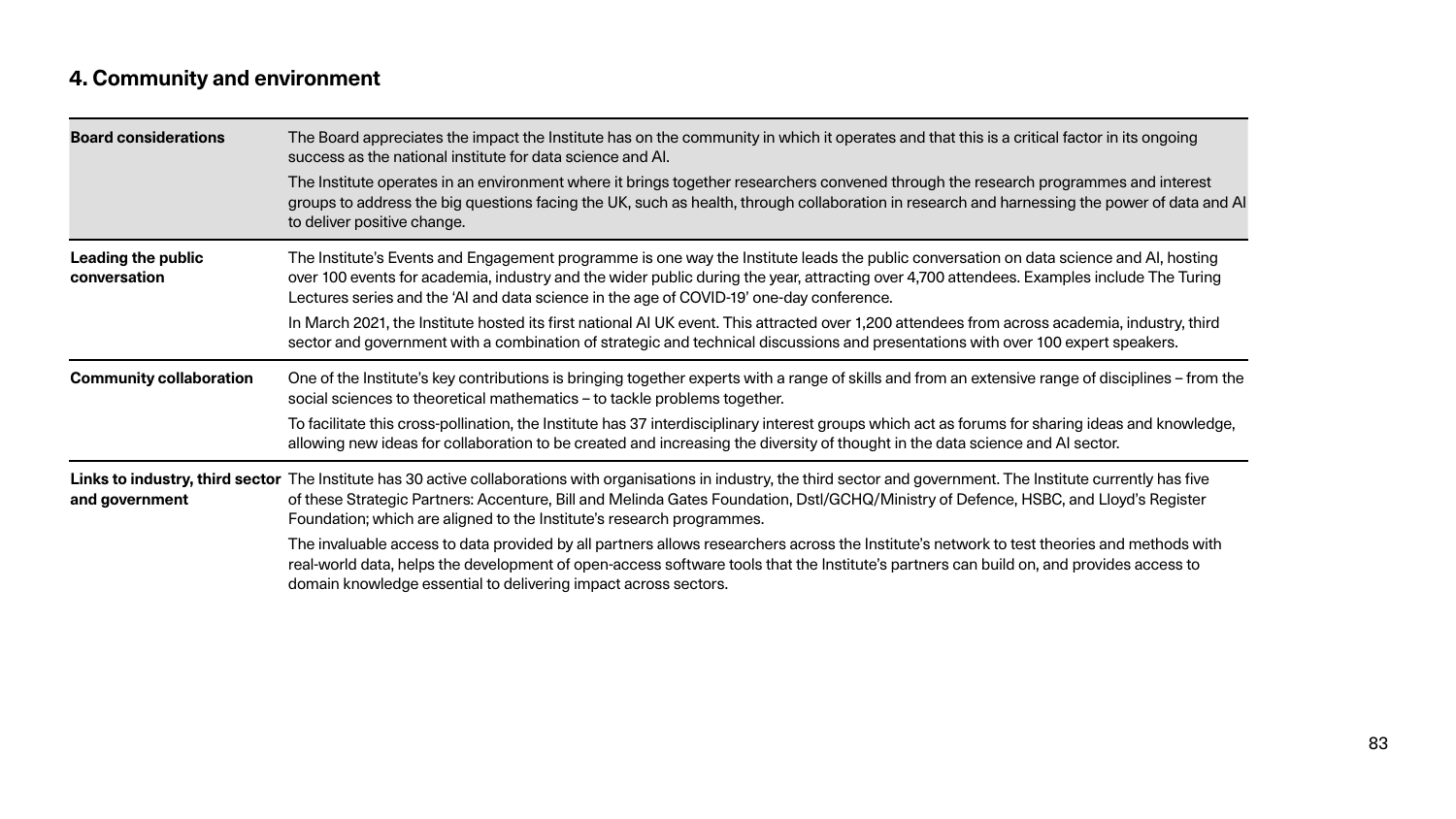Principal decisions are those which are material to the Institute and significant to any of our key stakeholders. In making the following principal decisions, the Board considered the outcome from a stakeholder engagement perspective, as well as the need to act fairly on behalf of the members of the Institute.

### **Principal decision 1: Revised interim funding model for the university partners.**

The Board acknowledged the financial impacts of the pandemic and the current uncertainty around the long-term funding models for our university partners. During the year, the original grant awards from the founding universities came to an end. Rather than seeking renewals on the same terms as the expiring agreements, it was agreed by the Board to implement a 12-month interim model reducing the contributions from all university partners.

**Principal decision 2: Pausing the Strategic Advisory Board (SAB) until clarity received on funding and model, and in turn strategy, aligned to the National** 

### **AI Strategy and outcome from the Comprehensive Spending Review expected in 2021.**

The Board took the decision not to hold a meeting of SAB during the year. SAB is the group which advises the Board on implementing the Institute's scientific strategy. However, the Board felt that SAB could not undertake its duties whilst the National AI Strategy was being developed with the current funding model of the Institute to be confirmed. The Board expects to reintroduce SAB during 2021-2022.

#### **Principal decision 3: Reappoint the Chair of the Board after completing six years' service.**

Due to the impacts of the pandemic and the current review of the strategic direction of the Institute aligned with the national picture on data and AI, the Board agreed to recommend to the Founder Members the extension of the Chair of the Board's tenure beyond six years. The Founder Members unanimously agreed to extend the tenure for an additional two years, subject to a suitable replacement being found earlier.

#### **Principal decision 4: Extension of existing office lease**

In advance of the expiry of a five-year lease signed with the British Library in 2016, the Board agreed to seek an extension from the landlord for a further two years to use space on the first and fourth floors of the British Library building in Kings Cross.

### **Principal decision 5: Improvements to the control environment**

The Board instigated improvements to the control environment this year through reviewing, updating and approving key corporate policies including whistleblowing, serious incident reporting, delegation of authority, financial regulations, and risk management. The Board also approved a revised data protection policy, data subject requests policy and a data breach and security incident management policy, which were recommended as part of an externally led audit of data protection undertaken in January 2020. In addition, the Board requested an external review of governance be undertaken in 2022 where the impact of these changes to the control environment will be a part of the review.

# **5. Principal decisions**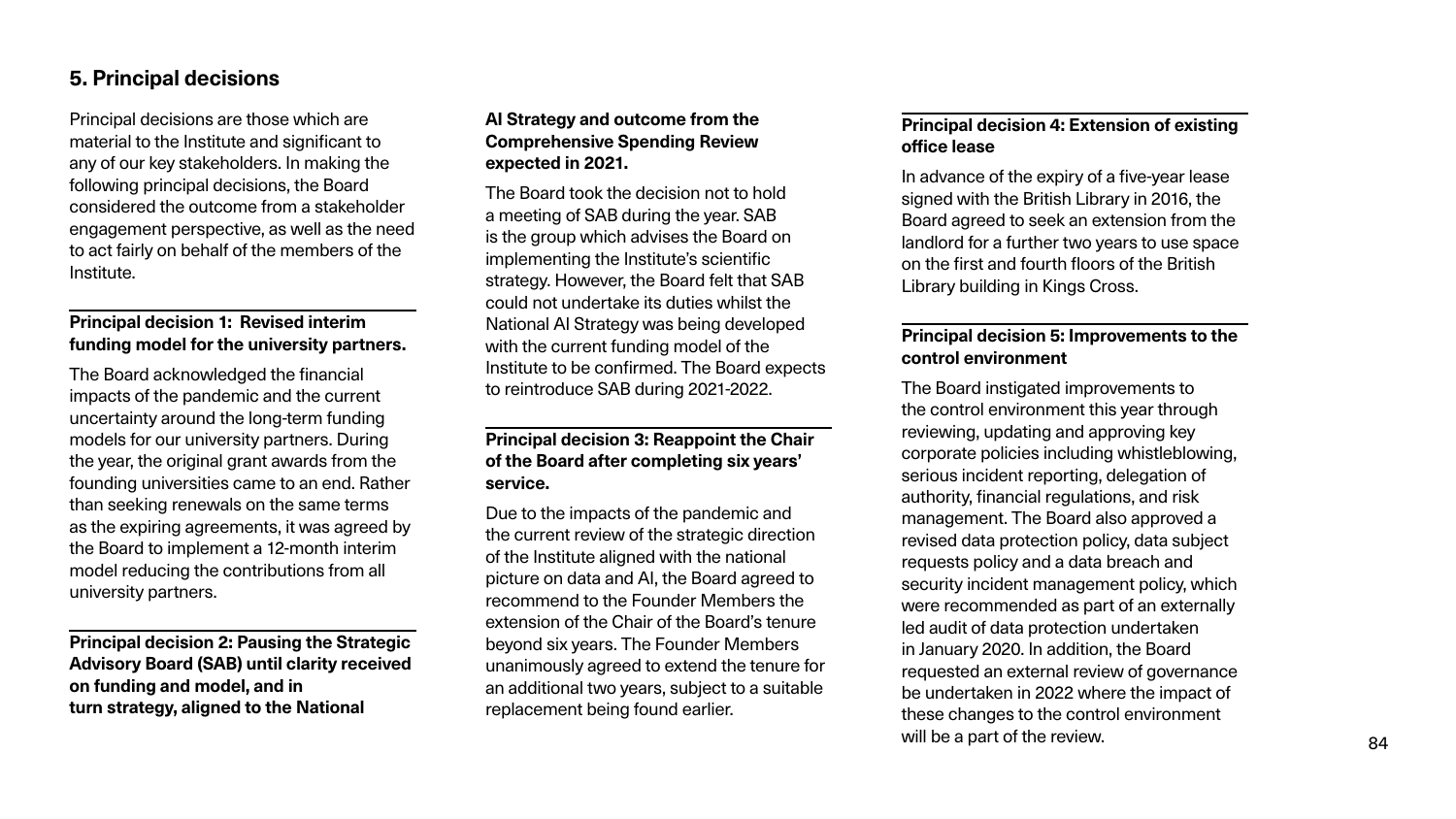# **Charity Governance Code (the "Code")**

The Code has been developed as an 'aspirational' model to support continuous improvement in governance. The Trustees confirmed in 2019-20 their support for the principles-based approach of the Code undertaking an internal review of governance practice at the Institute during the year. In January 2021, the Board of Trustees endorsed the need for an external review of governance to be scheduled for 2022, which will consider the progress of the Institute in delivering on continuous improvement in its governance practices.

The internal review of governance, which considered current practice, concluded that there had been significant improvements made during the year in areas such as policy development, equality, diversity and inclusion, board diversity and board and committee composition, with further improvements identified that would form the basis of a governance continuous improvement plan to move the Institute towards best practice in governance as set out in the Code.

Relevant areas of particular focus this year have included:

#### **Constitutional documents**

The Institute is a charity governed by its Articles of Association, adopted in 2015, and a Joint Venture Agreement (JVA) with the six founding members of the Institute. The JVA sets out the requirements for the appointment of the Trustees, who are the directors of the charity. This enables each of the Founding Members to appoint one Trustee to the Board with the requirement that the Founder Member-appointed Trustees are in the majority at all times on the Board. Given the current number of Founder Members, this allows for a maximum of five Independent Trustees who are selected based on skills, experience, and diversity of the Board.

#### **Board diversity**

To ensure that equality, diversity and inclusion is driven from the very top of the organisation, there has been a focus on

working towards expanding the diversity of our Board. In August 2020, four new Independent Trustees were recruited from a variety of backgrounds to bring a diverse range of skills, expertise and insights from fields including technology, government, academia and finance to support the Turing's wider mission to lead the UK in data science and AI. This new expertise has also augmented the committees of the Board to create a more diverse and refreshed membership.

#### **Internal controls: policy framework**

The Trustees have overseen the implementation and updating of key corporate policies which have strengthened the control environment of the Institute during the year. These have included: Delegations of Authority, Financial Regulations, Serious Incident Reporting, Data Protection, Risk Management, Whistleblowing, Contractual Policies, Gifts and Hospitality and Research Misconduct, Counter-Fraud and Anti-Bribery & Corruption policies amongst others.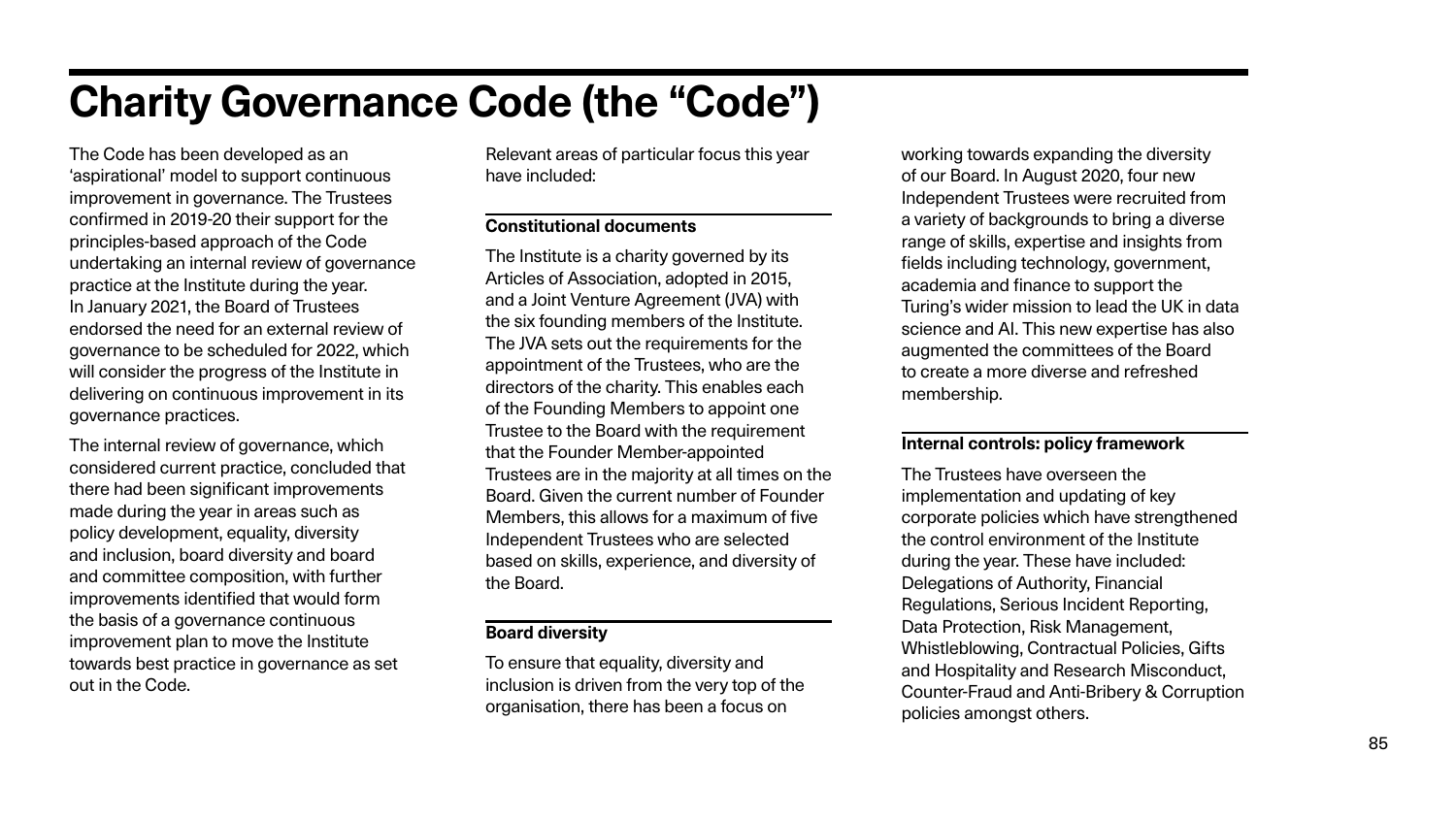### **Internal controls: risk management and data protection**

Significant improvements have been made during the year to both the risk management and data protection processes used by the Institute. This has included implementing a process for regular senior management review of risks with 10 risk moderation meetings a year and the recruitment of a data protection specialist to manage data protection matters, deliver training and facilitate the management of subject rights requests and data breaches.

#### **Committee terms of reference**

The Board has undertaken a full review of the terms of reference of the committees during the year. This has resulted in the extension of the scope of the previously titled Remuneration Committee to include oversight of equality, diversity and inclusion and people matters. The review of the Nomination Committee has also resulted in recommendations being approved for governance matters to be incorporated into their scope for 2021-22 to assist the Board in delivering on the continuous improvement activities, and the Audit and Risk Committee to have oversight of data protection, cyber security and ethics.

#### **Equality, diversity and inclusion (EDI)**

The Institute recognises that promoting and embedding EDI in our function as employer, research institute and national body is integral to achieving our mission. Over the years, the Turing community has shown a strong commitment to embedding EDI throughout the Institute, evidenced by the successes of the four volunteer-driven EDI working groups who launched many initiatives to raise awareness and supported the People Team in driving EDI forward. During the year, the Institute commissioned an internal audit which identified the need for a strategic approach to be developed to ensure EDI was fully embedded across the Institute. An EDI Strategy and SMART Action Plan have been developed as a result with consultation completed and the strategy due to launch during 2021. The ownership for delivery of the Strategy and Action Plan resides with the Senior Management Team with the newly expanded Remuneration, EDI and People Committee providing oversight and holding the Institute to account for delivery of performance against the plan.

### **Areas of focus for 2021-22**

Having undertaken its first annual review of governance practices against the Code, the Board acknowledges the need to focus on delivering improvements and embedding the good practice which has been put in place during this year. This will include the Board approving an action plan with support from the newly retitled Nomination and Governance Committee to oversee the implementation of the action plan with regular updates provided to the Board.

The action plan will focus on:

- Reviewing the governance structure to ensure it remains fit for purpose to deliver the vision, strategy and objectives of the Institute.
- Progressing the review of corporate policies that has been substantially enhanced during 2020-21.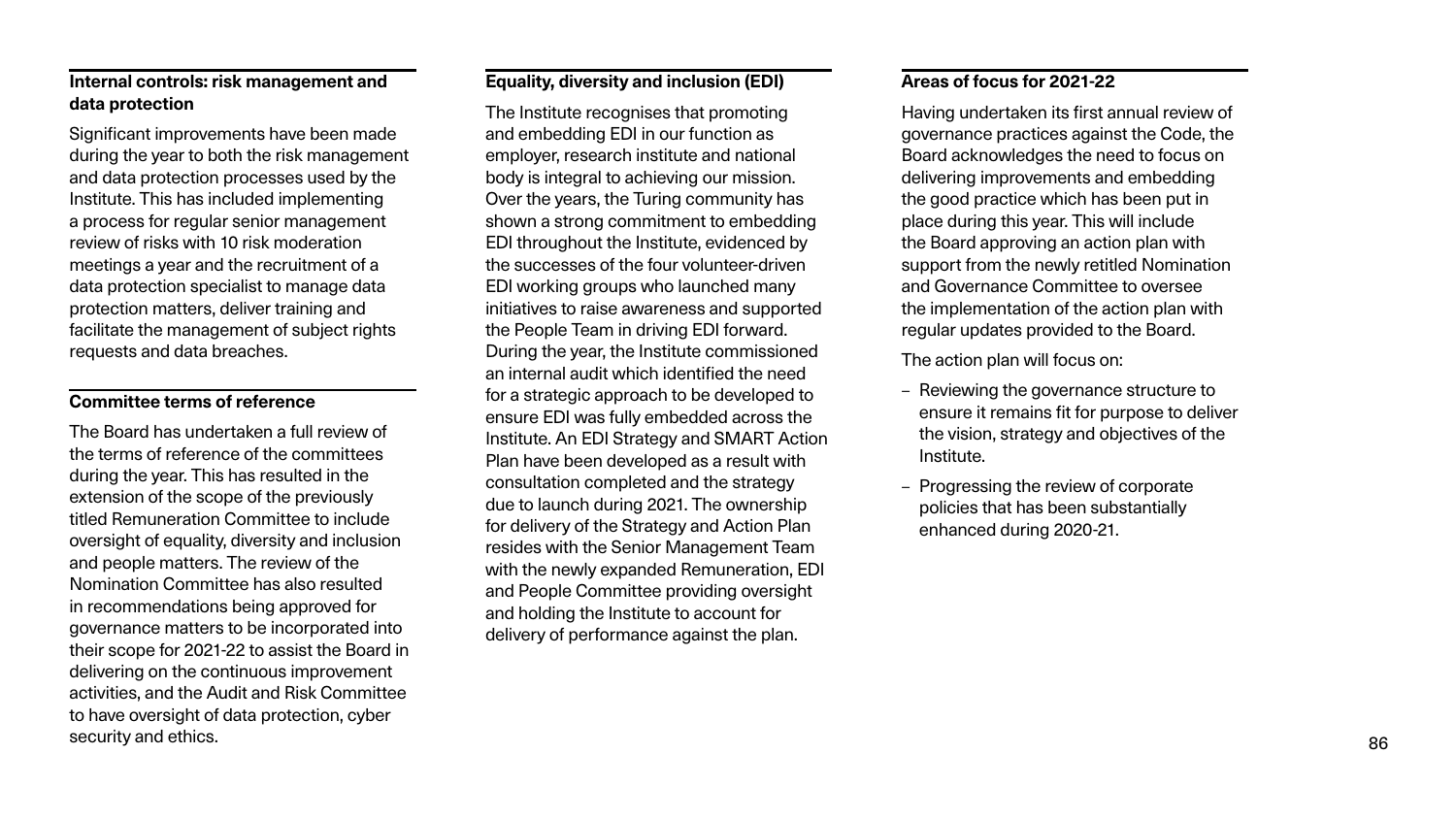# **Trustees' responsibilities statement**

The Trustees are responsible for preparing the Trustees' annual report and the financial statements in accordance with applicable law and regulations.

Company law requires the Trustees to prepare financial statements for each financial year. Under that law, the Trustees have elected to prepare the financial statements in accordance with United Kingdom Accounting Standards (United Kingdom Generally Accepted Accounting Practice, GAAP) including FRS 102 – The Financial Reporting Standard Applicable in the UK and Ireland. Under company law, the Trustees must not approve the financial statements unless they are satisfied that they give a true and fair view of the state of affairs of the Institute and the result for that year.

In preparing these financial statements, the Trustees are required to:

- Select suitable accounting policies and then apply them consistently.
- Comply with applicable accounting standards, including FRS 102, subject to

any material departures disclosed and explained in the financial statements.

- State whether a Statement of Recommended Practice (SORP) applies and has been followed, subject to any material departures which are explained in the financial statements.
- Make judgements and estimates that are reasonable and prudent.
- Prepare the financial statements on a going concern basis unless it is inappropriate to presume that the charitable company will continue in business.

The Trustees are responsible for keeping adequate accounting records that are sufficient to show and explain the Institute's transactions, disclose with reasonable accuracy at any time the financial position of the Institute and enable them to ensure that the financial statements comply with the Companies Act 2006. They are also responsible for safeguarding the assets of the Institute and hence for taking reasonable steps for the prevention and detection of fraud and other irregularities.

Trustees are responsible for the maintenance and integrity of the corporate and financial information included on the Institute's website.

Legislation in the UK governing the preparation and dissemination of financial statements may differ from legislation in other jurisdictions.